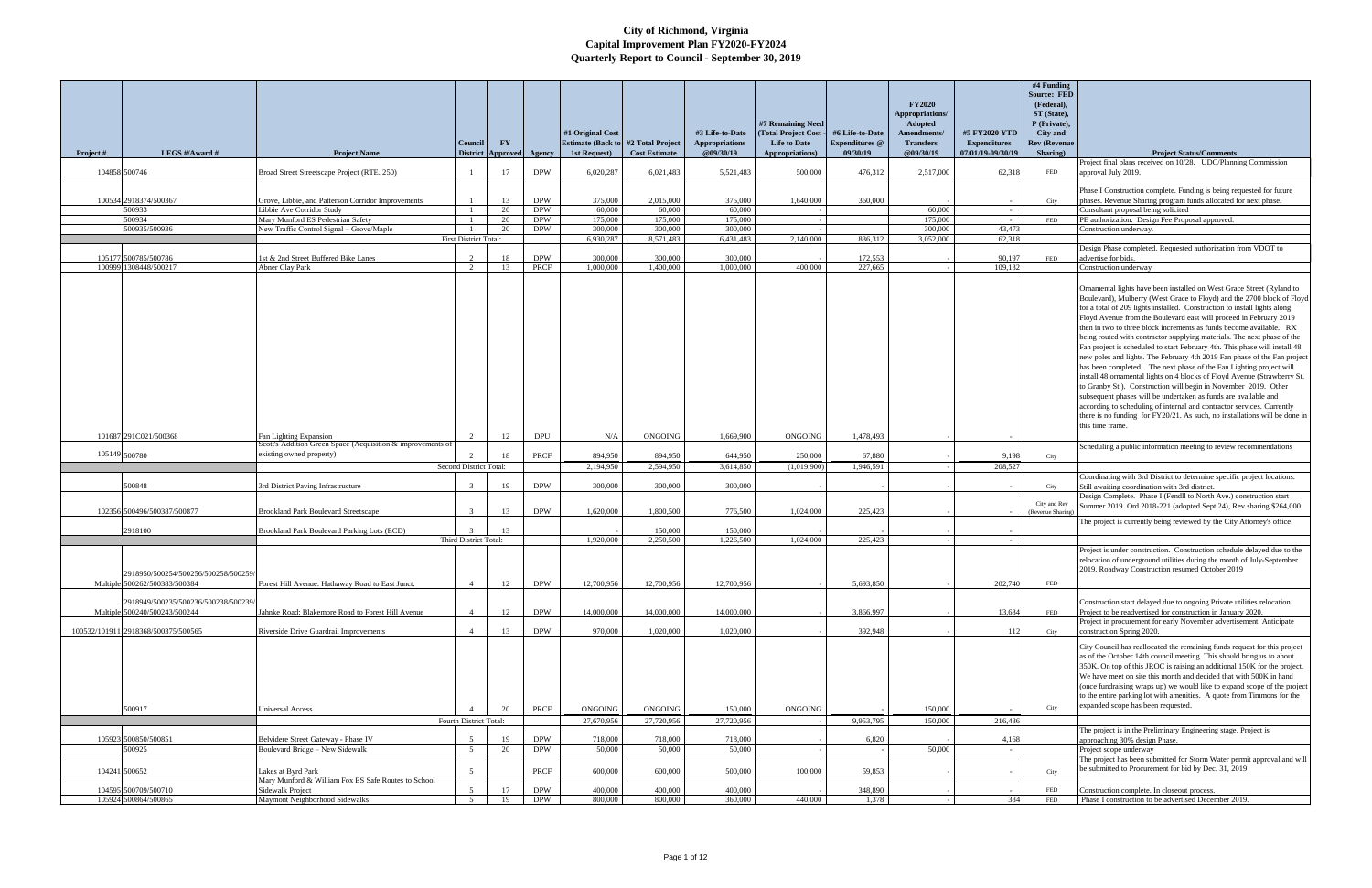|                 |                                             |                                                             |                              |                        |                    |                                            |                      |                 |                     |                       |                  |                     | #4 Funding          |                                                                                                                                                  |
|-----------------|---------------------------------------------|-------------------------------------------------------------|------------------------------|------------------------|--------------------|--------------------------------------------|----------------------|-----------------|---------------------|-----------------------|------------------|---------------------|---------------------|--------------------------------------------------------------------------------------------------------------------------------------------------|
|                 |                                             |                                                             |                              |                        |                    |                                            |                      |                 |                     |                       |                  |                     | <b>Source: FED</b>  |                                                                                                                                                  |
|                 |                                             |                                                             |                              |                        |                    |                                            |                      |                 |                     |                       | <b>FY2020</b>    |                     | (Federal),          |                                                                                                                                                  |
|                 |                                             |                                                             |                              |                        |                    |                                            |                      |                 |                     |                       | Appropriations/  |                     | ST (State),         |                                                                                                                                                  |
|                 |                                             |                                                             |                              |                        |                    |                                            |                      |                 | #7 Remaining Need   |                       | <b>Adopted</b>   |                     | P (Private).        |                                                                                                                                                  |
|                 |                                             |                                                             |                              |                        |                    | #1 Original Cost                           |                      | #3 Life-to-Date | (Total Project Cost | #6 Life-to-Date       | Amendments/      | #5 FY2020 YTD       | City and            |                                                                                                                                                  |
|                 |                                             |                                                             | Council                      | $\mathbf{F}\mathbf{Y}$ |                    | <b>Estimate (Back to #2 Total Project)</b> |                      | Appropriations  | <b>Life to Date</b> | <b>Expenditures</b> @ | <b>Transfers</b> | <b>Expenditures</b> | <b>Rev (Revenue</b> |                                                                                                                                                  |
| Project #       | LFGS $\#/$ Award $\#$                       | <b>Project Name</b>                                         | <b>District</b>              | <b>Approved</b>        | Agency             | 1st Request)                               | <b>Cost Estimate</b> | @09/30/19       | Appropriations)     | 09/30/19              | @09/30/19        | 07/01/19-09/30/19   | Sharing)            | <b>Project Status/Comments</b>                                                                                                                   |
|                 |                                             |                                                             |                              |                        |                    |                                            |                      |                 |                     |                       |                  |                     |                     | roject sites assigned for FY19 allocation. Previous \$200K allocation                                                                            |
|                 |                                             |                                                             |                              |                        |                    |                                            |                      |                 |                     |                       |                  |                     |                     | completed under (phase I). Construction underway, current phase is 70%                                                                           |
| 105122 500775   |                                             | Sidewalk Projects - 5th District                            |                              | 18                     | <b>DPW</b>         | 455,756                                    | 455,756              | 455,756         |                     | 278,040               |                  | 3,848               |                     | complete. FY 20 expenditures are \$80,000.                                                                                                       |
|                 |                                             |                                                             | <b>Fifth District Total:</b> |                        |                    | 3.023.756                                  | 3.023.756            | 2.483.756       | 540,000             | 694.981               | 50.000           | 8.400               |                     |                                                                                                                                                  |
|                 |                                             |                                                             |                              |                        |                    |                                            |                      |                 |                     |                       |                  |                     |                     | Coordinating with 6th District to verify scope of work. Still awaiting on                                                                        |
|                 | 500849                                      | 6th District Street Paving, Sidewalks, & Green Space        |                              | 19                     | <b>DPW</b>         | 275,744                                    | 275,744              | 275,744         |                     |                       |                  |                     |                     | coordination with 6th district.                                                                                                                  |
|                 |                                             |                                                             |                              |                        |                    |                                            |                      |                 |                     |                       |                  |                     |                     | The building permit has been approved for the improvements slated for                                                                            |
|                 | 100490 1308122/500200                       | Ann Hardy Park Family Life Center                           | -6                           | 10                     | <b>PRCF</b>        | 1,565,928                                  | 1,715,928            | 1,715,928       |                     | 1.127.095             | 150,000          | 29.272              | City                | the this facility. The project submitted to Procurement for bid by Oct. 30,<br>2019                                                              |
|                 |                                             | Bicycle Facilities & Sidewalk Improvements on Bank          |                              |                        |                    |                                            |                      |                 |                     |                       |                  |                     |                     |                                                                                                                                                  |
|                 | 104587 500704/500705                        | St./Franklin St.                                            | 6                            | 17                     | <b>DPW</b>         | 380,000                                    | 380,000              | 380,000         |                     | 82,904                |                  |                     | FED                 | Project cancelled due to State acquiring rights to Bank Street.                                                                                  |
| 100572/100931/  |                                             |                                                             |                              |                        |                    |                                            |                      |                 |                     |                       |                  |                     |                     | City/State project agreement process underway. Funding reconciled                                                                                |
|                 | 01520 2918960/500322/500326                 | <b>Biotech Research Park</b>                                | 6                            | 11                     | <b>DPW</b>         | N/A                                        | <b>ONGOING</b>       | 4,399,000       | <b>ONGOING</b>      | 2,629,994             |                  |                     | FED                 | with VDOT.                                                                                                                                       |
|                 |                                             |                                                             |                              |                        |                    |                                            |                      |                 |                     |                       |                  |                     |                     | Project to be implemented under purchase agreement by developer.                                                                                 |
|                 |                                             |                                                             |                              |                        |                    |                                            |                      |                 |                     |                       |                  |                     | City and Rev        | Construction in progress. Agreement adopted by City Council on 4/22/19.                                                                          |
|                 | 101754 2108133/500680/500388                | Canal Walk Revnolds North to 10th                           | 6                            | 13                     | <b>DPW</b>         | 2,000,000                                  | 3,760,000            | 3.532.058       | 227,942             | 2.379.984             |                  | 1,385               | (Revenue Sharing)   | Anticipate completion by the end of the year.                                                                                                    |
|                 |                                             |                                                             |                              |                        |                    |                                            |                      |                 |                     |                       |                  |                     |                     | Contract Awarded 1/4/19. Notice to Proceed issued for 04/22/19,                                                                                  |
| 100539/102012/1 |                                             |                                                             |                              |                        |                    |                                            |                      |                 |                     |                       |                  |                     |                     | construction underway. Construction 95% complete. There were                                                                                     |
|                 | 00551/100564 2918505/500126/129/567/645/646 | <b>Cannon Creek Improvements</b>                            |                              | 12                     | <b>DPW</b>         | 3,700,000                                  | 3,700,000            | 3,667,889       | 32,111              | 3,067,736             |                  | 184,787             |                     | City, State & Fed $$297,000$ in expenditures for FY20.                                                                                           |
|                 | 500926/500927                               | Capital Trail - Canal Walk Connector                        | 6                            | 20                     | <b>DPW</b>         | 1,027,000                                  | 1,027,000            | 1,027,000       |                     |                       | 1,027,000        |                     |                     | City/State project agreement process underway.                                                                                                   |
|                 |                                             |                                                             |                              |                        |                    |                                            |                      |                 |                     |                       |                  |                     |                     | Project completed. Final invoice submitted to Finance for payment.                                                                               |
|                 |                                             |                                                             |                              |                        |                    |                                            |                      |                 |                     |                       |                  |                     |                     | Additional funds (around \$15,000) from the Safety Improvement                                                                                   |
|                 | 105501 500816                               | Downtown Retiming Project (CMAQ)                            | 6                            | 18                     | <b>DPW</b>         | 800,000                                    | 800,000              | 800,000         |                     | 791,346               |                  | 11,314              | FED                 | Contingency (Award 2908135/500421) account will be needed to cover<br>the shortfall.                                                             |
|                 |                                             |                                                             |                              |                        |                    |                                            |                      |                 |                     |                       |                  |                     |                     | Federal funds to be used on final phase for tunnel repairs. Scope being                                                                          |
|                 | 100531 2918365/500291/500292                | E. Broad Gateway Improvements                               | -6                           | 12                     | <b>DPW</b>         | N/A                                        | <b>ONGOING</b>       | 1,994,200       | <b>ONGOING</b>      | 1,412,982             |                  |                     | FED                 | finalized                                                                                                                                        |
|                 |                                             |                                                             |                              |                        |                    |                                            |                      |                 |                     |                       |                  |                     |                     | This project provides funds to design and construct renovations and                                                                              |
|                 |                                             |                                                             |                              |                        |                    |                                            |                      |                 |                     |                       |                  |                     |                     | improvements to the Conrad Center facility for the purpose of creating a                                                                         |
|                 |                                             |                                                             |                              |                        |                    |                                            |                      |                 |                     |                       |                  |                     |                     | centralized location for job training for area residents. Improvements                                                                           |
|                 |                                             |                                                             |                              |                        |                    |                                            |                      |                 |                     |                       |                  |                     |                     | include exterior and interior renovations in preparation for public use.                                                                         |
|                 | 104377/100218 2308234/500247                | <b>Eastview Initiative</b>                                  | 6                            | 12                     |                    |                                            | 1,200,000            | 1,131,533       | 68.467              | 1,095,421             | (68, 467)        |                     |                     |                                                                                                                                                  |
|                 |                                             |                                                             |                              |                        |                    |                                            |                      |                 |                     |                       |                  |                     |                     | \$1.25 million of this funding is being encumbered for the Main Street                                                                           |
|                 |                                             |                                                             |                              |                        |                    |                                            |                      |                 |                     |                       |                  |                     |                     | Station site work improvements (west side of the station) as programmed                                                                          |
|                 |                                             |                                                             |                              |                        |                    |                                            |                      |                 |                     |                       |                  |                     |                     | The Main Street Station site work commenced and will be completed in                                                                             |
|                 |                                             |                                                             |                              |                        |                    |                                            |                      |                 |                     |                       |                  |                     |                     | Summer 2019, weather permitting. Final plans are complete. Project is                                                                            |
|                 | 102043/104240 2918369/500508/500568/500509  |                                                             | -6                           | 13                     | DPW/DED            | 3.900.000                                  | 3.900.000            | 3.400.000       | 500.000             | 260,177               | (500,000)        | 1,652               | VDOT - Revenue      | being advertised for construction. Construction is planned to start late<br>September 2019 (from Ambler to 18th Street).                         |
|                 |                                             | <b>Franklin Street Streetscape</b>                          |                              |                        |                    |                                            |                      |                 |                     |                       |                  |                     | Share               | This project is in the final community engagement phase, conceptual                                                                              |
|                 |                                             |                                                             |                              |                        |                    |                                            |                      |                 |                     |                       |                  |                     |                     | design follows. There is not "cost estimate" because there is not an                                                                             |
|                 |                                             |                                                             |                              |                        |                    |                                            |                      |                 |                     |                       |                  |                     |                     | approved design/project yet. Additional funding sources include ST                                                                               |
|                 |                                             |                                                             |                              |                        |                    |                                            |                      |                 |                     |                       |                  |                     |                     | reimbursements and fund raising is expected by all parties in order to                                                                           |
|                 |                                             |                                                             |                              |                        |                    |                                            |                      |                 |                     |                       |                  |                     |                     | deliver the project(s). The project(s) will advance under the leadership of                                                                      |
|                 |                                             |                                                             |                              |                        |                    |                                            |                      |                 |                     |                       |                  |                     |                     | the Shockoe Alliance once that Alliance if formulated.                                                                                           |
| 102750 500573   |                                             | Heritage Center/Lumpkin's Jail (Devil's Half Acre)          | -6                           | 15                     | DED                | 24,800,000                                 | 24,800,000           | 8.050.000       | 16,750,000          | 2.723,440             |                  | 24,172              | ST, City            |                                                                                                                                                  |
|                 | 500748                                      | Highland Grove/Dove Street Redevelopment                    | 6                            |                        | <b>DPW</b>         | 14,770,000                                 | 14,770,000           | 4,467,000       | 10,303,000          |                       | 52,000           |                     |                     | RHA soliciting RFP for phase I.                                                                                                                  |
|                 | 500931                                      | Hull Street Streetscape Mayo to 9th                         | 6                            | 20                     | <b>DPW</b>         | 4,061,000                                  | 4,061,000            | 202,000         | 3,859,000           | 178                   | 202,000          | 178                 |                     | Consultant proposal for design due October 2019.                                                                                                 |
|                 |                                             |                                                             |                              |                        |                    |                                            |                      |                 |                     |                       |                  |                     |                     | Project will provide for additional public improvements along the                                                                                |
|                 |                                             |                                                             |                              |                        |                    |                                            |                      |                 |                     |                       |                  |                     |                     | Corridor to support commercial revitalization. Such uses could include                                                                           |
|                 |                                             |                                                             |                              |                        |                    |                                            |                      |                 |                     |                       |                  |                     |                     | pedestrian lighting, street lighting, additional street trees, street/sidewalk                                                                   |
|                 |                                             |                                                             |                              |                        |                    |                                            |                      |                 |                     |                       |                  |                     |                     | improvements, and public art. Contract with Kimley-Horn to assist in<br>additional street lighting, to improve safety, has been initiated. Plans |
|                 |                                             |                                                             |                              |                        |                    |                                            |                      |                 |                     |                       |                  |                     |                     | were reviewed and received final approval by UDC and CPC in October                                                                              |
|                 |                                             |                                                             |                              |                        |                    |                                            |                      |                 |                     |                       |                  |                     |                     | 2017. Test light installed in 600 block of Hull St. late September 2018, to                                                                      |
|                 |                                             |                                                             |                              |                        |                    |                                            |                      |                 |                     |                       |                  |                     |                     | review character of new light fixture. Photometric work complete.                                                                                |
|                 |                                             |                                                             |                              |                        |                    |                                            |                      |                 |                     |                       |                  |                     |                     | Working w/DPU and supplier to finalize purchase of all fixtures for                                                                              |
|                 |                                             |                                                             |                              |                        |                    |                                            |                      |                 |                     |                       |                  |                     |                     | installation. Installation moved into 2019. Fixtures are to be included in                                                                       |
|                 |                                             |                                                             |                              |                        |                    |                                            |                      |                 |                     |                       |                  |                     |                     | DPU IFB for street lighting. Waiting on DPU to release so we can get                                                                             |
|                 |                                             |                                                             |                              |                        |                    |                                            |                      |                 |                     |                       |                  |                     |                     | bids and commence full-scale implementation of project.                                                                                          |
|                 |                                             |                                                             |                              |                        |                    |                                            |                      |                 |                     |                       |                  |                     |                     |                                                                                                                                                  |
| 101766 500406   |                                             | Hull Street Redevelopment & Conservation                    | 6                            |                        | <b>PDR</b>         | 200,000                                    | 300,000              | 300,000         |                     | 4,988                 |                  |                     | City                |                                                                                                                                                  |
|                 |                                             |                                                             |                              |                        |                    |                                            |                      |                 |                     |                       |                  |                     |                     |                                                                                                                                                  |
|                 |                                             | Shockoe Valley Street Improvements (Previously called: I-95 |                              |                        |                    |                                            |                      |                 |                     |                       |                  |                     |                     | Project is at 30% design. Project received CPC conceptual approval                                                                               |
|                 | 104857 500745                               | and Broad Street Interchange Area Project)                  | 6                            | 17                     | <b>DPW</b>         | 28,043,000                                 | 28,043,000           | 12,873,000      | 15,170,000          | 959,266               | 7,963,211        | 40,528              | FED                 | 06/19. Project is now moving into detailed design stage<br>Numerous projects underway including Texas Beach Overlook                             |
|                 |                                             |                                                             |                              |                        |                    |                                            |                      |                 |                     |                       |                  |                     |                     | stabilization, James River Park a Asphalt Trail Install and repairs to the                                                                       |
|                 |                                             |                                                             |                              |                        |                    |                                            |                      |                 |                     |                       |                  |                     |                     | Tyler Potterfield Pedestrian Bridge (recently completed)                                                                                         |
| 100503 500297   | 500932                                      | James River Park Infrastructure                             | -6                           |                        | PRCF<br><b>DPW</b> | N/A<br>3,309,000                           | ONGOING              | 850,000         | ONGOING             | 320,799               | 153,000          | 3,074               | City                |                                                                                                                                                  |
|                 |                                             | Kanawha Plaza Pedestrian Safety Project                     | 6                            | 20                     |                    |                                            | 3,309,000            | 153,000         | 3,156,000           |                       |                  |                     |                     | Consultant proposal being solicited.                                                                                                             |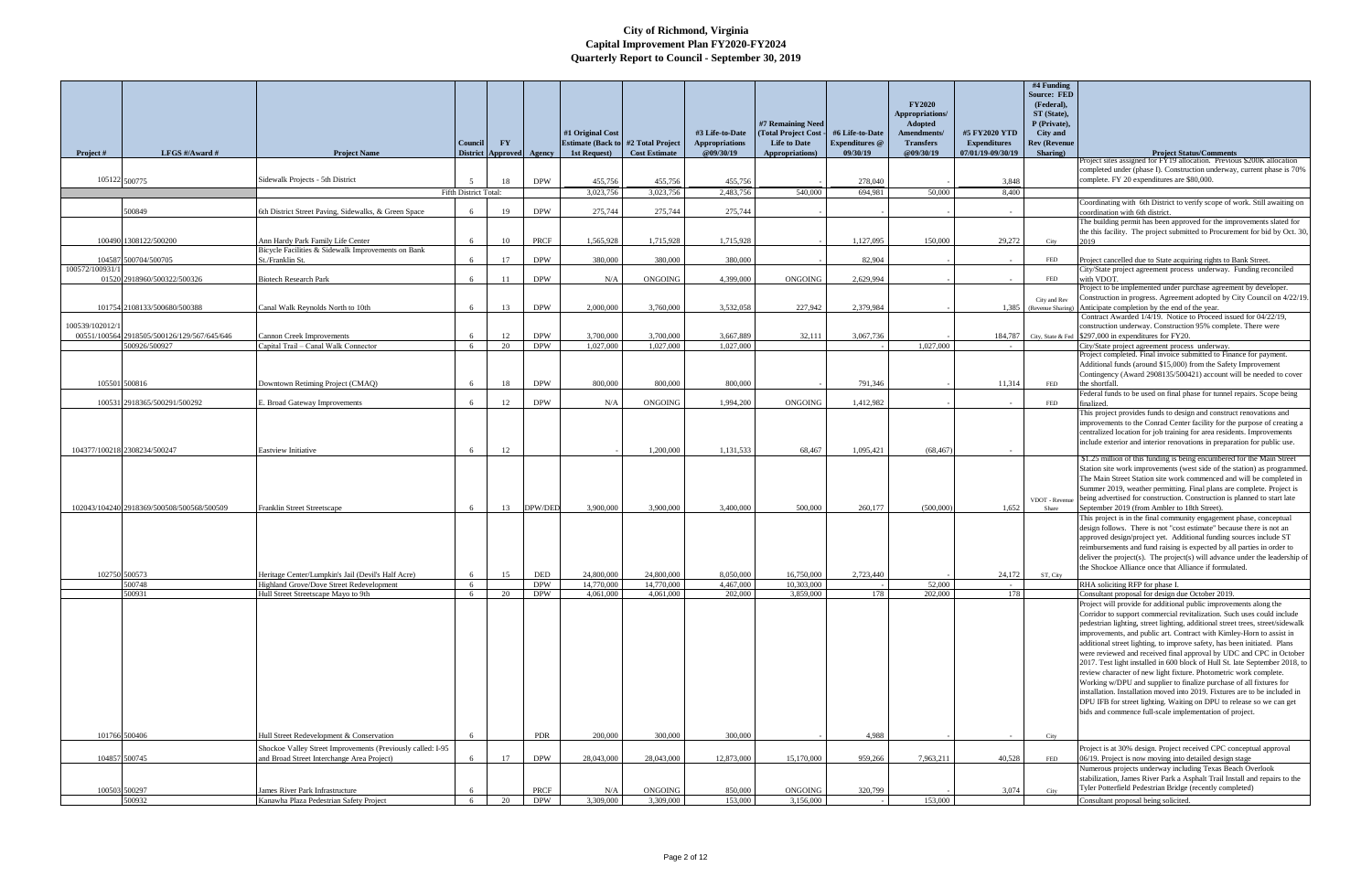| <b>Project</b> # | LFGS $\#/$ Award $\#$                                | <b>Project Name</b>                                                                            | Council                     | $\mathbf{F}\mathbf{Y}$<br>District Approved Agency |                                           | #1 Original Cost<br>1st Request) | <b>Estimate (Back to #2 Total Project</b><br><b>Cost Estimate</b> | #3 Life-to-Date<br><b>Appropriations</b><br>@09/30/19 | #7 Remaining Need<br>(Total Project Cost<br><b>Life to Date</b><br>Appropriations) | #6 Life-to-Date<br><b>Expenditures</b> @<br>09/30/19 | <b>FY2020</b><br>Appropriations/<br>Adopted<br><b>Amendments/</b><br><b>Transfers</b><br>@09/30/19 | #5 FY2020 YTD<br><b>Expenditures</b><br>07/01/19-09/30/19 | #4 Funding<br><b>Source: FED</b><br>(Federal),<br>ST (State),<br>P (Private),<br>City and<br><b>Rev (Revenue</b><br>Sharing) | <b>Project Status/Comments</b>                                                                                                                                                                                                                                                                                                                                                                                                                                                                                                                                                                                                                                                                                                |
|------------------|------------------------------------------------------|------------------------------------------------------------------------------------------------|-----------------------------|----------------------------------------------------|-------------------------------------------|----------------------------------|-------------------------------------------------------------------|-------------------------------------------------------|------------------------------------------------------------------------------------|------------------------------------------------------|----------------------------------------------------------------------------------------------------|-----------------------------------------------------------|------------------------------------------------------------------------------------------------------------------------------|-------------------------------------------------------------------------------------------------------------------------------------------------------------------------------------------------------------------------------------------------------------------------------------------------------------------------------------------------------------------------------------------------------------------------------------------------------------------------------------------------------------------------------------------------------------------------------------------------------------------------------------------------------------------------------------------------------------------------------|
|                  | 2108612/500283/500469/500542/500543<br>100241 500544 | Main Street Station Multi Modal Center                                                         | - 6                         |                                                    | <b>DPW</b>                                | 75,079,720                       | 96,000,000                                                        | 86,670,590                                            | 9,329,410                                                                          | 84,645,148                                           |                                                                                                    |                                                           |                                                                                                                              | Ord 2018-172 \$890,776 plus Ord 2018-173 \$5,526,936, The site work<br>improvements for the Main Street Station began November 26, 2018.<br>The Franklin Street Streetscape Funding, FED, ST and city funding fund<br>this project. Franklin Street and west parking lot site work to be<br>212,416 FED, ST and city completed October. Ongoing Project.                                                                                                                                                                                                                                                                                                                                                                      |
|                  | 100170/103002 2958835/500211/500221                  | Mayo Bridge Rehabilitation                                                                     | 6                           | -11                                                |                                           | 10,051,000                       | 10,051,000                                                        | 5,710,000                                             | 4,341,000                                                                          | 1,195,680                                            | 1.334,000                                                                                          |                                                           | FED                                                                                                                          | Conceptual estimate based on current market conditions has increased.<br>Original funding (#1) is based on Feasibility Study report. The project is<br>still in scope phase. Design underway. No comments.                                                                                                                                                                                                                                                                                                                                                                                                                                                                                                                    |
|                  | 102251/100594 1308450/500294/500750                  | RMA Plaza Joint Repair                                                                         | - 6                         | 13                                                 | <b>DPW</b>                                | 1,900,000                        | 1,900,000                                                         | 1,711,405                                             | 188,595                                                                            | 1,158,964                                            |                                                                                                    | 373,600                                                   | City and Rev<br>(Revenue Sharing)                                                                                            | Construction in progress Complete. Punch list items being addressed.<br>The final phase began May 2019 and includes the completion of the                                                                                                                                                                                                                                                                                                                                                                                                                                                                                                                                                                                     |
|                  | 101767 5008313/500407<br>500920                      | (Shko Revit) Shockoe Revitalization Strategy Plan<br>Implementation<br>Tredegar/Brown's Island | 6<br>6                      | 13<br>20                                           | $\ensuremath{\mathsf{DED}}$<br><b>PDR</b> | 3,864,000<br>ONGOING             | 6,600,000<br><b>ONGOING</b>                                       | 3,864,000<br>117,442                                  | 2,736,000                                                                          | 3,703,363                                            | 117,442                                                                                            |                                                           | and City                                                                                                                     | electrical enclosures, FFE and landscaping fencing installation. This<br>Federal Smart Scale phase will be completed in September 2019. However, the account<br>currently need \$140,000 to make it \$300K for other project initiative.<br>No comments                                                                                                                                                                                                                                                                                                                                                                                                                                                                       |
|                  |                                                      | Whitcomb Court Study for the Future Redevelopment of                                           |                             |                                                    |                                           |                                  |                                                                   |                                                       |                                                                                    |                                                      |                                                                                                    |                                                           |                                                                                                                              | This project is for the future redevelopment of Whitcomb Court and the<br>surrounding neighborhood. The City and Richmond Redevelopment and<br>Housing Authority (RRHA) will partner with the community to develop a<br>redevelopment strategy and plan for the distressed public housing<br>complex of Whitcomb Court. It will include immediate short-term<br>community redevelopment and long-term land use planning. The purpose<br>is to address blight and encourage development while providing quality<br>and affordable housing in the neighborhood. The Whitcomb Study<br>requires that an RFP is completed to meet the, which HCD is working<br>with Councilwoman Robertson to seek a vendor(s) perform the study. |
|                  | 500844                                               | Public Housing                                                                                 | <b>Sixth District Total</b> | 19                                                 |                                           | 250,000<br>179,976,392           | 250,000<br>206,842,672                                            | 250,000<br>147,541,789                                | 59,300,883                                                                         | 107,559,465                                          | 10,430,186                                                                                         | 882,377                                                   | City                                                                                                                         |                                                                                                                                                                                                                                                                                                                                                                                                                                                                                                                                                                                                                                                                                                                               |
|                  | 101777 5008122/500399                                | 25th Street Development                                                                        | $\overline{7}$              |                                                    |                                           |                                  | 2,533,467                                                         | 2,533,467                                             |                                                                                    | 2,346,533                                            | 118,467                                                                                            |                                                           | City                                                                                                                         | The redevelopment efforts associated with the creation of a viable<br>commercial and residential corridor along 25th Street and Nine Mile<br>Road are ongoing. A grocery store was placed on 25th Street and<br>currently a residential building is under construction.                                                                                                                                                                                                                                                                                                                                                                                                                                                       |
|                  | 105178 500787/500788                                 | 29th Street/Church Hill Bike & Pedestrian Infrastructure                                       | $\overline{7}$              | 18                                                 | <b>DPW</b>                                | 650,000                          | 650,000                                                           | 650,000                                               |                                                                                    | 96,337                                               |                                                                                                    | 1,602                                                     | FED                                                                                                                          | Design completed. Contract award pending<br>Design underway (90% completed)                                                                                                                                                                                                                                                                                                                                                                                                                                                                                                                                                                                                                                                   |
|                  | 105795 500852/500853<br>500915                       | Broad St Pedestrian Hybrid Beacon & Crosswalk (HAWK)<br>Chimborazo Park Sidewalk Installations |                             | 19<br>20                                           | <b>DPW</b><br>PRCF                        | 125,000<br>250,000               | 125,000<br>250,000                                                | 125,000<br>250,000                                    |                                                                                    | 13,159                                               | 250,000                                                                                            | 5,041                                                     | <b>FED</b><br>City                                                                                                           | Scope in progress                                                                                                                                                                                                                                                                                                                                                                                                                                                                                                                                                                                                                                                                                                             |
|                  | 101764 500404                                        | Church Hill Teen Development Center                                                            |                             |                                                    | PRCF                                      | 538,287                          | 538,287                                                           | 538,287                                               |                                                                                    |                                                      |                                                                                                    |                                                           | City                                                                                                                         | Conceptual Redevelopment plan completed Jan 2019. A structural<br>evaluation of the building remains to be done before determining the<br>feasibility of proceeding with this project at the current location.<br>Planning to install exercise equipment clusters at Lucks and Oakwood                                                                                                                                                                                                                                                                                                                                                                                                                                        |
|                  | 104967 500755                                        | <b>East District Park Transformation</b>                                                       | $7\overline{ }$             | 17                                                 | PRCF                                      | 1,918,600                        | 1,918,600                                                         | 1,918,600                                             |                                                                                    | 296,913                                              | 458,650                                                                                            | 3,702                                                     | City                                                                                                                         | and to begin planning improvements at the Woodville site. East District<br>Park Transformation funds will also be used at other projects in the in 7th<br>district such as the Historic Fulton Park project                                                                                                                                                                                                                                                                                                                                                                                                                                                                                                                   |
|                  |                                                      |                                                                                                |                             |                                                    |                                           |                                  |                                                                   |                                                       |                                                                                    |                                                      |                                                                                                    |                                                           |                                                                                                                              | For this project, the City will partner with nonprofit and private<br>developers to address the high number of vacant and blighted properties<br>in the $7th$ District, creating opportunities for affordable home ownership.<br>Also, to address the negative impact on neighborhood change and<br>public safety created by the large concentration of vacant boarded<br>structures. The goal is to re-occupy these units so that they are<br>contributing to community transformation, which is ongoing.                                                                                                                                                                                                                    |
|                  | 101768 5008314/500408<br>500929/500930               | East End Vacant/Blighted Property Improvements<br>Gillies Creek Greenway                       | $7\phantom{.0}$             | 13<br>20                                           | HCD<br><b>DPW</b>                         | 1,050,000                        | <b>ONGOING</b><br>1,050,000                                       | 200,000<br>1,050,000                                  | ONGOING                                                                            |                                                      | 1,050,000                                                                                          | $\sim 10^{-1}$                                            | City                                                                                                                         | Waiting on VDOT to authorize PE Phase                                                                                                                                                                                                                                                                                                                                                                                                                                                                                                                                                                                                                                                                                         |
|                  | 100595 1308447/500208                                | Historic Fulton Community Memorial Park                                                        | $\mathcal{I}$               | 13                                                 | PRCF                                      | 600,000                          | 600,000                                                           | 600,000                                               |                                                                                    | 57,245                                               |                                                                                                    |                                                           | City                                                                                                                         | Additional funding obtained; waiting on response from low bid vendor<br>(through Procurement) to determine whether the bid is in line with current<br>pricing                                                                                                                                                                                                                                                                                                                                                                                                                                                                                                                                                                 |
|                  | 101755 5008001/500392                                | Intermediate Terminal Riverfront Public Access                                                 |                             | 12                                                 | <b>DPW</b>                                | 10,544,318                       | 10,544,318                                                        | 4,628,318                                             | 5,916,000                                                                          | 4,762,528                                            |                                                                                                    |                                                           | City                                                                                                                         | Terminal Dock Phase II design completed and approved. Phase II<br>construction for relocation of entrance drive pending additional funding<br>and disposition of terminal warehouse.<br>Plan design 100% complete. Additional funds being requested through                                                                                                                                                                                                                                                                                                                                                                                                                                                                   |
|                  | 105867 500856                                        | Jefferson Avenue Improvements                                                                  |                             | 19                                                 | <b>DPW</b>                                | 2,000,000                        | 2,000,000                                                         | 500,000                                               | 1,500,000                                                                          | 91,993                                               |                                                                                                    | 6,982                                                     |                                                                                                                              | State Revenue Sharing program for future phases. Phase I to be<br>implemented Fall 2019                                                                                                                                                                                                                                                                                                                                                                                                                                                                                                                                                                                                                                       |
|                  | 500919                                               | Low Line Phase III                                                                             | $7\overline{ }$             | 20                                                 | PDR                                       | ONGOING                          | ONGOING                                                           | 115,000                                               | <b>ONGOING</b>                                                                     |                                                      | 115,000                                                                                            | $\sim$                                                    |                                                                                                                              | No comments                                                                                                                                                                                                                                                                                                                                                                                                                                                                                                                                                                                                                                                                                                                   |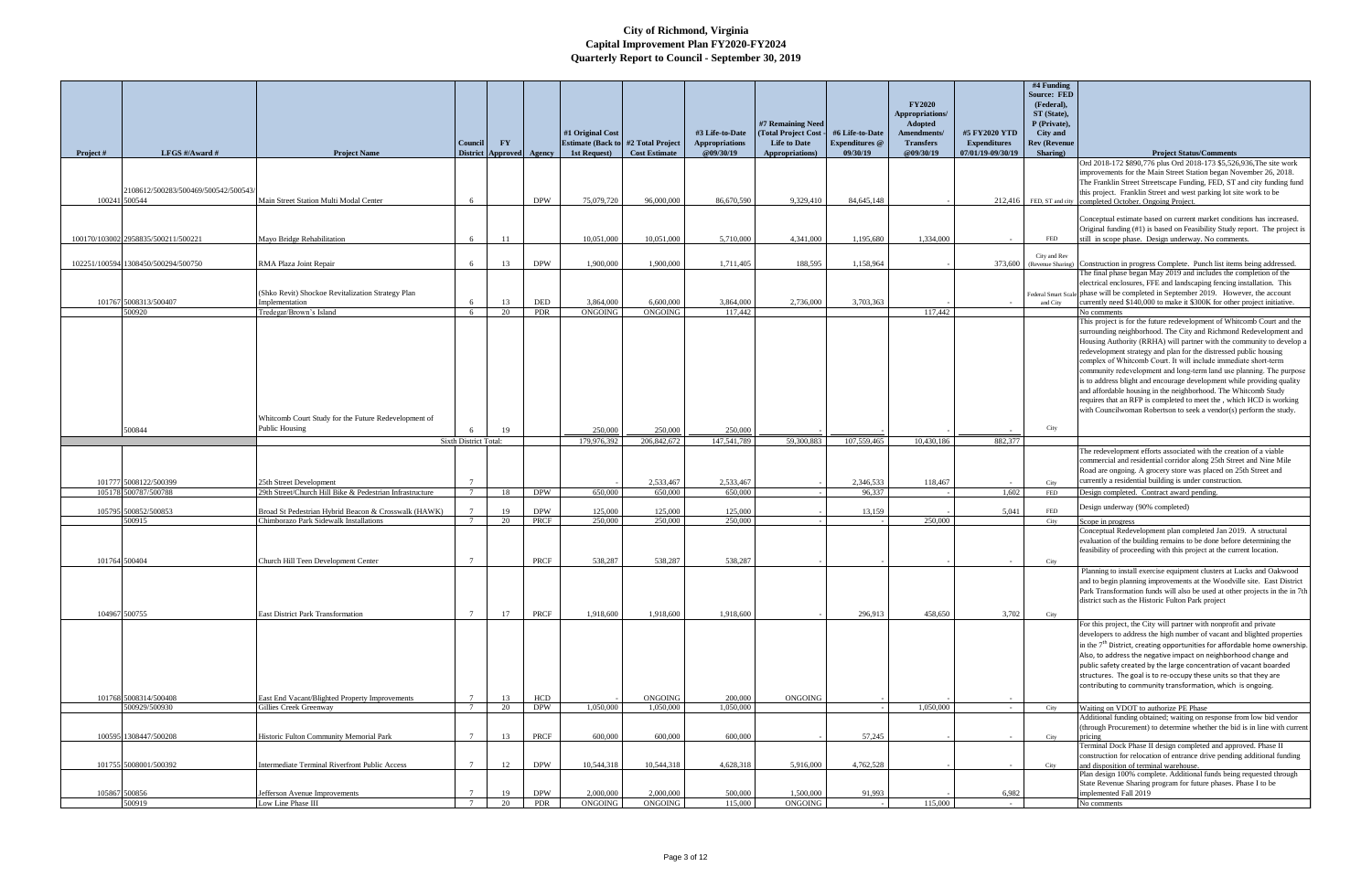| Project # | LFGS #/Award #                | <b>Project Name</b>                                                   | Council<br><b>District</b> | $\mathbf{F}\mathbf{Y}$<br>Approved | Agency      | #1 Original Cost<br><b>Estimate (Back to #2 Total Project)</b><br>1st Request) | <b>Cost Estimate</b> | #3 Life-to-Date<br>Appropriations<br>@09/30/19 | #7 Remaining Need<br>(Total Project Cost<br><b>Life to Date</b><br>Appropriations) | #6 Life-to-Date<br><b>Expenditures</b> @<br>09/30/19 | <b>FY2020</b><br>Appropriations/<br><b>Adopted</b><br>Amendments/<br><b>Transfers</b><br>@09/30/19 | #5 FY2020 YTD<br><b>Expenditures</b><br>07/01/19-09/30/19 | #4 Funding<br><b>Source: FED</b><br>(Federal),<br>ST (State),<br>P (Private).<br><b>City and</b><br><b>Rev (Revenue</b><br>Sharing) | <b>Project Status/Comments</b>                                                                                                                                                                                                                                                                                                                                                                                                                                                                                                                                                                                                                                                                                                                                                                                                                                                                                              |
|-----------|-------------------------------|-----------------------------------------------------------------------|----------------------------|------------------------------------|-------------|--------------------------------------------------------------------------------|----------------------|------------------------------------------------|------------------------------------------------------------------------------------|------------------------------------------------------|----------------------------------------------------------------------------------------------------|-----------------------------------------------------------|-------------------------------------------------------------------------------------------------------------------------------------|-----------------------------------------------------------------------------------------------------------------------------------------------------------------------------------------------------------------------------------------------------------------------------------------------------------------------------------------------------------------------------------------------------------------------------------------------------------------------------------------------------------------------------------------------------------------------------------------------------------------------------------------------------------------------------------------------------------------------------------------------------------------------------------------------------------------------------------------------------------------------------------------------------------------------------|
|           |                               |                                                                       |                            |                                    |             |                                                                                |                      |                                                |                                                                                    |                                                      |                                                                                                    |                                                           | City and Rev                                                                                                                        | Plan Design 100% complete. Construction advertisement December<br>2019.                                                                                                                                                                                                                                                                                                                                                                                                                                                                                                                                                                                                                                                                                                                                                                                                                                                     |
|           | 104596 500711/500876          | Nine Mile Road Streetscape                                            | $\overline{7}$             | 17                                 | <b>DPW</b>  | 3,585,000                                                                      | 4,512,713            | 4,503,713                                      | 9,000                                                                              | 181,572                                              | 1,255,877                                                                                          | 5,756                                                     | (Revenue Sharing)                                                                                                                   | Construction is complete. Preparation of the Assets Management book is                                                                                                                                                                                                                                                                                                                                                                                                                                                                                                                                                                                                                                                                                                                                                                                                                                                      |
|           | 104675 500720                 |                                                                       | $7\overline{ }$            | 17                                 | <b>DPW</b>  | 2,900,000                                                                      | 2,900,000            | 2,900,000                                      |                                                                                    | 2,877,999                                            |                                                                                                    |                                                           |                                                                                                                                     | in process. Costs managed by Real Estate were not initially showing in<br>RAPIDS Award or Project, but has been corrected. Asset Management<br>book on hold per RPD                                                                                                                                                                                                                                                                                                                                                                                                                                                                                                                                                                                                                                                                                                                                                         |
|           |                               | Police Property & Evidence Center                                     |                            |                                    |             |                                                                                |                      |                                                |                                                                                    |                                                      |                                                                                                    |                                                           | City                                                                                                                                | The City and RRHA have partnered with private developers to develop<br>new multi and single family housing units near Creighton Court in the<br>East End. This multi-year, multi-phased redevelopment of the<br>Armstrong High School sites is currently nearing the completion of<br>phases 1A and 1B resulting in 106 mixed-income units consisting of<br>market rate and affordable rental. The first phases will be completed in<br>October and the second phase will be completed by December 2019.<br>Demolition costs associated with the Armstrong development project<br>were incorrectly booked to the capital budget. These demolition expenses<br>are not associated with a City asset and must be booked as an operating<br>expense. As a result, the total demolition costs in the amount of<br>\$1,973,241, which is the non-capitalized portion were transferred and<br>charged to the General Fund budget. |
|           | 102062 5008316/500453         | <b>Public Housing Transformation</b>                                  | $7\phantom{.0}$            | 14                                 | HCD         | 202,000,000                                                                    | 240,000,000          | 9,971,027                                      | 230,028,973                                                                        | 9,750,307                                            | (2,100,000)                                                                                        |                                                           |                                                                                                                                     | Plan Design underway 60% complete. Railroad coordination required                                                                                                                                                                                                                                                                                                                                                                                                                                                                                                                                                                                                                                                                                                                                                                                                                                                           |
|           | 102188/104763 2948751/500474  | Route 5 (Main St.) & Williamsburg Ave. Int. - Urban                   |                            |                                    | <b>DPW</b>  | 2,600,000                                                                      | 2,600,000            | 2,590,428                                      | 9.572                                                                              | 318,104                                              |                                                                                                    | 27,678                                                    | City and Rev<br>(Revenue Sharing)                                                                                                   | for project advancement.                                                                                                                                                                                                                                                                                                                                                                                                                                                                                                                                                                                                                                                                                                                                                                                                                                                                                                    |
|           | 103056 500615                 | Stone Bistro                                                          |                            | 16                                 | DED         | 31,000,000                                                                     | 31,000,000           | 31,000,000                                     |                                                                                    | 22,382,592                                           |                                                                                                    |                                                           |                                                                                                                                     | The Stone Brewery Facility has been constructed at 3101 E. Main Street,<br>which is part of the Greater Fulton area. This area is part of the City's<br>initiatives as high priority for neighborhood revitalization. Phase I is<br>complete and now Phase II, which is the Bistro is anticipated to cost<br>approximately \$8 million. The EDA will serve as the developer for both<br>Phases of this project. The Bistro is upcoming.                                                                                                                                                                                                                                                                                                                                                                                                                                                                                     |
|           |                               |                                                                       | Seventh District Total:    |                                    |             | 259,761,205                                                                    | 301,222,385          | 64,073,840                                     | 237,148,545                                                                        | 43,175,282                                           | 1,147,994                                                                                          | 50,761                                                    |                                                                                                                                     |                                                                                                                                                                                                                                                                                                                                                                                                                                                                                                                                                                                                                                                                                                                                                                                                                                                                                                                             |
|           | 105804 500843                 | <b>Blackwell Playground Upgrades</b>                                  | -8                         | 19                                 | <b>PRCF</b> | 100,000                                                                        | 350,000              | 350,000                                        |                                                                                    | 34,100                                               | 250,000                                                                                            |                                                           |                                                                                                                                     | Completion is scheduled of the master planning process for the site late<br>fall 2019. After which, we will proceed with implementation according<br>to the plans recommendations.                                                                                                                                                                                                                                                                                                                                                                                                                                                                                                                                                                                                                                                                                                                                          |
|           | 100691 2948181/500263/264/265 | Commerce Rd.: Bellemeade to 450 ft - Urban                            | -8                         |                                    | <b>DPW</b>  | 18,500,000                                                                     | 18,500,000           | 17,710,405                                     | 789,595                                                                            | 1,559,392                                            | 3,400,000                                                                                          | 140,035                                                   | FED                                                                                                                                 | Finalizing Plans for construction advertisement. Utility Relocation<br>underway. Construction advertisement January 2020.                                                                                                                                                                                                                                                                                                                                                                                                                                                                                                                                                                                                                                                                                                                                                                                                   |
|           | 102186 500473/500491/500948   | Deepwater Terminal to Goodes Street                                   | 8                          | -11                                | <b>DPW</b>  | 4,425,000                                                                      | 4,497,000            | 3,361,000                                      | 1.136,000                                                                          | 246,592                                              | 1.111.000                                                                                          | 13,143                                                    | FED                                                                                                                                 | Right of way process underway.                                                                                                                                                                                                                                                                                                                                                                                                                                                                                                                                                                                                                                                                                                                                                                                                                                                                                              |
|           | 105151 500781                 | Eighth District Green Space Creation (Acquisitions & improver         |                            | 18                                 |             | 125,717                                                                        | 125,717              | 125,717                                        |                                                                                    |                                                      |                                                                                                    |                                                           |                                                                                                                                     | Funds used to supplement the purchase of athletic lighting for the Hickory<br>Hill field                                                                                                                                                                                                                                                                                                                                                                                                                                                                                                                                                                                                                                                                                                                                                                                                                                    |
|           | 100485 1308110/500191         | Hickory Hill Community center                                         | $\mathbf{8}$               | 13                                 |             | 1,862,280                                                                      | 1,862,280            | 1,862,280                                      |                                                                                    | 1,615,033                                            |                                                                                                    | 491                                                       |                                                                                                                                     | Approval has been granted by the Board of Zoning Appeals to erect the<br>70' high poles. Waiting for delivery of the lighting system expected by<br>nid-Nov. 2019                                                                                                                                                                                                                                                                                                                                                                                                                                                                                                                                                                                                                                                                                                                                                           |
|           | 102969 2918752/500599         | Jefferson Davis Hwy (US 1-301): Chesterman Ave.                       | 8                          |                                    | <b>DPW</b>  | 5,700,000                                                                      | 11,000,000           | 773,000                                        | 10,227,000                                                                         | 310,054                                              |                                                                                                    | 701                                                       | FED                                                                                                                                 | VDOT administered project. Public hearing held on 9/25/18 via VDOT<br>VDOT conducted utilities field inspection. Schedule impact TBD. The<br>City's share is 2% of total cost.                                                                                                                                                                                                                                                                                                                                                                                                                                                                                                                                                                                                                                                                                                                                              |
|           | 500949                        | Lynhaven Ave Bridge                                                   | 8                          | 20                                 | <b>DPW</b>  | 1,100,000                                                                      | 1,100,000            | 269,185                                        |                                                                                    |                                                      | 269,185                                                                                            |                                                           | FED                                                                                                                                 | Finalizing Plans for construction advertisement. Remaining funds in<br>Awards 500315, 500318                                                                                                                                                                                                                                                                                                                                                                                                                                                                                                                                                                                                                                                                                                                                                                                                                                |
|           | 100675 2928755/500288/500694  | Midlothian Turn/Belt Blvd Bridge Rehab                                | -8                         |                                    | <b>DPW</b>  | 2,300,000                                                                      | 2,300,000            | 2,300,000                                      |                                                                                    | 794,639                                              |                                                                                                    | 350,497                                                   | FED                                                                                                                                 | Construction underway via Lanford Brothers. Budget includes \$300,000<br>from feasibility study. Construction complete.                                                                                                                                                                                                                                                                                                                                                                                                                                                                                                                                                                                                                                                                                                                                                                                                     |
|           | 500937                        | Oak Grove ES Pedestrian Safety                                        | 8                          | 20                                 | <b>DPW</b>  | 284,000                                                                        | 284,000              | 284,000                                        |                                                                                    |                                                      | 284,000                                                                                            | $\sim$                                                    | FED                                                                                                                                 | PE authorization. Design Fee Proposal approved.<br>Plans are being prepared for the installation of a new water fountain; will                                                                                                                                                                                                                                                                                                                                                                                                                                                                                                                                                                                                                                                                                                                                                                                              |
|           | 105819 500845                 | Oak Grove School Renovations, Improvements and<br>Playground Upgrades |                            | 19                                 | PRCF        | 300,000                                                                        | 300,000              | 100,000                                        | 200,000                                                                            |                                                      | (200,000)                                                                                          |                                                           | City                                                                                                                                | submit the project to bid the installation of the water fountain by Nov 30,<br>2109. New benches have been purchased; delivery pending. Will repair<br>fence surround the site as well.                                                                                                                                                                                                                                                                                                                                                                                                                                                                                                                                                                                                                                                                                                                                     |
|           |                               |                                                                       | Eighth District Total:     |                                    |             | 34,696,997                                                                     | 40,318,997           | 27,135,587                                     | 13,183,410                                                                         | 4,559,809                                            | 5,114,185                                                                                          | 504,868                                                   |                                                                                                                                     |                                                                                                                                                                                                                                                                                                                                                                                                                                                                                                                                                                                                                                                                                                                                                                                                                                                                                                                             |
|           | 105803/105804 500842/500843   | <b>Broad Rock Park Complex Improvements</b>                           | 9                          | 19                                 | PRCF        | 450,000                                                                        | 450,000              | 450,000                                        |                                                                                    | 127,807                                              |                                                                                                    | 24,687                                                    | City                                                                                                                                | Master Plan completed Oct. 2019 being reviewed internally prior to<br>submission to the Urban Design and Planning Commission for approval.                                                                                                                                                                                                                                                                                                                                                                                                                                                                                                                                                                                                                                                                                                                                                                                  |
|           | 104590 500706/500707          | <b>Carnation Street New Sidewalk</b>                                  | Q                          | 17                                 | <b>DPW</b>  | 700,000                                                                        | 700,000              | 600,000                                        | 100,000                                                                            | 269,658                                              |                                                                                                    | 141,133                                                   | FED                                                                                                                                 | Contract Award 4/16/19 to Central Contracting. Construction is<br>complete on current phase. Expenditures are 265,000 for FY20.<br>Construction closeout in progress.                                                                                                                                                                                                                                                                                                                                                                                                                                                                                                                                                                                                                                                                                                                                                       |
|           |                               |                                                                       |                            |                                    |             |                                                                                |                      |                                                |                                                                                    |                                                      |                                                                                                    |                                                           |                                                                                                                                     | Ord 2018-222 (adopted Sept 24), TA \$304,000; Project agreement sent<br>to VDOT for execution of Phase I. Project is moving toward 90% Plans<br>in the design phase. Expenditures are 25,000 for FY20.                                                                                                                                                                                                                                                                                                                                                                                                                                                                                                                                                                                                                                                                                                                      |
|           | 500854/500855                 | Greene Elementary School - Safe Route to School                       |                            | 19                                 | <b>DPW</b>  | 980,000                                                                        | 980,000              | 380,000                                        | 600,000                                                                            | 28,209                                               |                                                                                                    | 5,891                                                     | <b>FED</b>                                                                                                                          |                                                                                                                                                                                                                                                                                                                                                                                                                                                                                                                                                                                                                                                                                                                                                                                                                                                                                                                             |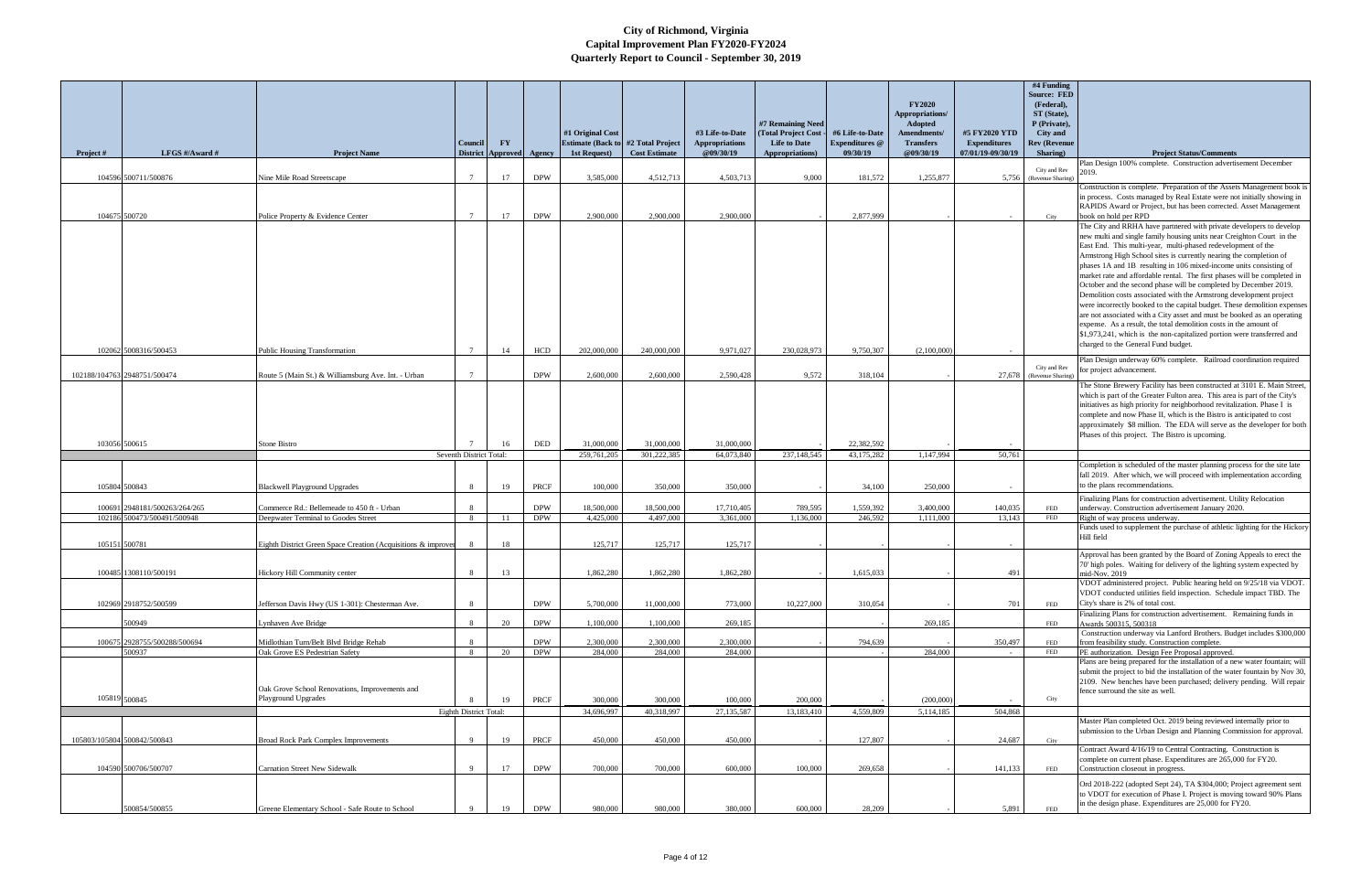|                |                                                         |                                                                                  |                            |                        |                   |                                                            |                        |                                    |                                        |                                   | <b>FY2020</b>                     |                                          | #4 Funding<br><b>Source: FED</b><br>(Federal), |                                                                                                                                                         |
|----------------|---------------------------------------------------------|----------------------------------------------------------------------------------|----------------------------|------------------------|-------------------|------------------------------------------------------------|------------------------|------------------------------------|----------------------------------------|-----------------------------------|-----------------------------------|------------------------------------------|------------------------------------------------|---------------------------------------------------------------------------------------------------------------------------------------------------------|
|                |                                                         |                                                                                  |                            |                        |                   |                                                            |                        |                                    | #7 Remaining Need                      |                                   | Appropriations/<br><b>Adopted</b> |                                          | ST (State),<br>P (Private),                    |                                                                                                                                                         |
|                |                                                         |                                                                                  |                            |                        |                   | #1 Original Cost                                           |                        | #3 Life-to-Date                    | (Total Project Cost                    | #6 Life-to-Date                   | <b>Amendments/</b>                | #5 FY2020 YTD                            | City and                                       |                                                                                                                                                         |
| Project #      | LFGS #/Award #                                          | <b>Project Name</b>                                                              | Council<br><b>District</b> | $\mathbf{F}\mathbf{Y}$ | Approved Agency   | <b>Estimate (Back to #2 Total Project)</b><br>1st Request) | <b>Cost Estimate</b>   | <b>Appropriations</b><br>@09/30/19 | <b>Life to Date</b><br>Appropriations) | <b>Expenditures</b> @<br>09/30/19 | <b>Transfers</b><br>@09/30/19     | <b>Expenditures</b><br>07/01/19-09/30/19 | <b>Rev (Revenue</b><br>Sharing)                | <b>Project Status/Comments</b>                                                                                                                          |
|                |                                                         |                                                                                  |                            |                        |                   |                                                            |                        |                                    |                                        |                                   |                                   |                                          |                                                | Ord 2018-221 (adopted Sept 24), Rev sharing \$734,609. Revisited                                                                                        |
|                |                                                         |                                                                                  |                            |                        |                   |                                                            |                        |                                    |                                        |                                   |                                   |                                          |                                                | typical section after being decided 6 years ago by community with a near                                                                                |
|                |                                                         |                                                                                  |                            |                        |                   |                                                            |                        |                                    |                                        |                                   |                                   |                                          |                                                | unanimous vote. Councilman Jones agreed to not change it to double the                                                                                  |
|                |                                                         |                                                                                  |                            |                        |                   |                                                            |                        |                                    |                                        |                                   |                                   |                                          | City and Rev                                   | size of right of way take on one side to provide a bike lane, once he was<br>nformed of this very important fact. 30% plan under review.                |
|                | 102038 500448/500878                                    | <b>Hev Road Improvements</b>                                                     | $\mathbf{Q}$               | 14                     | <b>DPW</b>        | 6,000,000                                                  | 6.000,000              | 1,634,609                          | 4.365.391                              | 55.931                            |                                   |                                          | (Revenue Sharing                               | Median improvements complete. Concepts for signage still pending.                                                                                       |
| 105173 500784  |                                                         | Hull Street & Chippenham Parkway Gateway Project                                 | $\mathbf{Q}$               | 18                     | <b>DPW</b>        |                                                            | ONGOING                | 500,000                            | <b>ONGOING</b>                         | 100,917                           |                                   | 1,436                                    |                                                | Scope being determined.                                                                                                                                 |
|                |                                                         |                                                                                  |                            |                        |                   |                                                            |                        |                                    |                                        |                                   |                                   |                                          |                                                | Project limits needs to change to read Hey Rd to Warwick Rd. VDOT<br>allocation changes will be reflected in FY20-24 CIP budget. The project            |
|                |                                                         |                                                                                  |                            |                        |                   |                                                            |                        |                                    |                                        |                                   |                                   |                                          |                                                | is at the RW Phase. Plans are 60% Design completion. R/W acquisition                                                                                    |
| 101924 500197  |                                                         | Hull St.: Dixon Dr. to Elkhardt - Urban                                          | $\alpha$                   | 12                     | <b>DPW</b>        | 21,100,000                                                 | 21,392,200             | 10,533,200                         | 10,859,000                             | 3.001.830                         | 4,618,200                         | 1,495                                    | <b>FED</b>                                     | underway.                                                                                                                                               |
|                |                                                         |                                                                                  |                            |                        |                   |                                                            |                        |                                    |                                        |                                   |                                   |                                          |                                                | Demolition of select buildings underway; schedule for completion early                                                                                  |
|                |                                                         |                                                                                  |                            |                        |                   |                                                            |                        |                                    |                                        |                                   |                                   |                                          |                                                | Jan. 2020. Design development of the new skate park and portions of                                                                                     |
|                | 101906 500428                                           | Southside Regional Park & Community Center                                       |                            | 14                     | <b>PRCF</b>       | 10,700,000                                                 | 14,000,000             | 7,013,500                          | 6,986,500                              | 4,286,216                         | 800,000                           | 172,077                                  | City                                           | site work that is feasible given the current budget are being finalized.                                                                                |
|                |                                                         |                                                                                  | Ninth District Total:      |                        |                   | 39,930,000                                                 | 43,522,200             | 21,111,309                         | 22,410,891                             | 7,870,567                         | 5,418,200                         | 346,719                                  |                                                |                                                                                                                                                         |
|                |                                                         |                                                                                  |                            |                        |                   |                                                            |                        |                                    |                                        |                                   |                                   |                                          |                                                | In Design Phase for Roof Replacement 01/23/2019. Pre Bid April 25,                                                                                      |
| 105806/105866  |                                                         |                                                                                  |                            |                        |                   |                                                            |                        |                                    |                                        |                                   |                                   |                                          |                                                | 2019. Under Construction with a completion date of September 2019.                                                                                      |
| /105868 500841 |                                                         | 730 Building                                                                     | <b>CW</b>                  | 19                     |                   | 1,200,000                                                  | <b>ONGOING</b>         | 1,135,356                          | <b>ONGOING</b>                         | 381,360                           | 550,000                           | 291,844                                  |                                                | Final close-out November 2019 in progress.<br>State funds allocated to cover short fall on other federal/state funded                                   |
|                |                                                         |                                                                                  |                            |                        |                   |                                                            |                        |                                    |                                        |                                   |                                   |                                          |                                                | projects. (Deepwater Terminal \$110,908, Huguenot Bridge Repairs                                                                                        |
|                | Multiple 2948791/500343                                 | 4R Capital projects - Urban                                                      | CW                         |                        | <b>DPW</b>        |                                                            | 1,665,000              | 1,665,000                          |                                        | 1,120,330                         |                                   |                                          |                                                | \$108.223)                                                                                                                                              |
|                |                                                         |                                                                                  |                            |                        |                   |                                                            |                        |                                    |                                        |                                   |                                   |                                          |                                                | The city has entered into a contract with Motorola Solutions, Inc. for a<br>turn-key replacement of the city's radio system. Detail design review is in |
|                |                                                         |                                                                                  |                            |                        |                   |                                                            |                        |                                    |                                        |                                   |                                   |                                          |                                                | progress. New tower sites have been identified and approved by the                                                                                      |
|                |                                                         |                                                                                  |                            |                        |                   |                                                            |                        |                                    |                                        |                                   |                                   |                                          |                                                | Planning Commission construction scheduled to begin October 2019.                                                                                       |
|                |                                                         |                                                                                  |                            |                        |                   |                                                            |                        |                                    |                                        |                                   |                                   |                                          |                                                | Channels and new system coverage has been approved by the FCC and                                                                                       |
|                |                                                         |                                                                                  |                            |                        |                   |                                                            |                        |                                    |                                        |                                   |                                   |                                          |                                                | full system staging is scheduled for late winter 2019 as Microwave<br>staging occurred July 2019 and is being shipped to mate with full system.         |
|                |                                                         |                                                                                  |                            |                        |                   |                                                            |                        |                                    |                                        |                                   |                                   |                                          |                                                | Installation of public safety radios is completed with the remaining                                                                                    |
|                |                                                         |                                                                                  |                            |                        |                   |                                                            |                        |                                    |                                        |                                   |                                   |                                          |                                                | general government radios and new system as a whole projected to be                                                                                     |
|                |                                                         |                                                                                  |                            |                        |                   |                                                            |                        |                                    |                                        |                                   |                                   |                                          |                                                | completed in summer 2022. Motorola contract totaled \$32,293,023 of<br>which \$8,638,384 has been expended.                                             |
|                | 100221 2308302/500250                                   | 800 MHz Radio System Update & Equip. Replacement                                 | <b>CW</b>                  | 12                     |                   | 40.133.872                                                 | 40.133.872             | 40.133.872                         |                                        | 11.397.890                        |                                   | 92,819                                   |                                                |                                                                                                                                                         |
|                |                                                         |                                                                                  |                            |                        |                   |                                                            |                        |                                    |                                        |                                   |                                   |                                          |                                                | Project construction is complete. The contractor formally submitted four                                                                                |
|                |                                                         |                                                                                  |                            |                        |                   |                                                            |                        |                                    |                                        |                                   |                                   |                                          |                                                | claims for additional direct cost and home office overhead costs. DPW,                                                                                  |
|                |                                                         |                                                                                  |                            |                        |                   |                                                            |                        |                                    |                                        |                                   |                                   |                                          |                                                | Legal and Procurement have preparing responses to these claims and<br>submitted them to the contractor's legal counsel on 6/24/19.                      |
|                | 564661 500559                                           | 9-1-1 Emergency Communications Center Expansion                                  | <b>CW</b>                  | 15                     |                   | 2,826,807                                                  | 2,826,807              | 2,826,807                          |                                        | 2,899,582                         |                                   | 44                                       |                                                |                                                                                                                                                         |
|                | 101939 2908023/500435                                   | <b>Bicycle Parking Racks</b>                                                     | CW                         | 13                     | <b>DPW</b>        |                                                            | ONGOING                | 200,000                            | <b>ONGOING</b>                         | 158,851                           | 25,000                            | 18,000                                   |                                                | Ongoing. Funds currently being used to augment bike share stations. No                                                                                  |
|                |                                                         |                                                                                  |                            |                        |                   |                                                            |                        |                                    |                                        |                                   |                                   |                                          |                                                | comments<br>7th St Bike Lane project completed. Semmes Ave Bike lane                                                                                    |
|                | 2908222/500306 CMAQ /500308 RS                          |                                                                                  |                            |                        |                   |                                                            |                        |                                    |                                        |                                   |                                   |                                          | City and Rev                                   | construction completed. Williamsburg Ave Bike Lane construction                                                                                         |
|                | Multiple /500309 GO /500310 GO<br>101522 5008766/500324 | Bike Lanes/Bike Boulevards (Bike Lanes "Sharrows")<br><b>Building Demolition</b> | CW<br>CW                   | 12                     | <b>DPW</b><br>PDR | 3,150,000<br>6,200,000                                     | 3,150,000<br>6,200,000 | 3,150,000<br>6,200,000             |                                        | 1,911,204<br>6,207,500            |                                   | 191,622<br>7,500                         | (Revenue Sharing)<br>City                      | completed.<br>Demolition completed.                                                                                                                     |
|                | 100493 1308186C/500203                                  | Cemetery Improvements                                                            | CW                         |                        | PRCF              | N/A                                                        | <b>ONGOING</b>         | 3,586,764                          | ONGOING                                | 3,579,667                         |                                   |                                          |                                                | No Comments                                                                                                                                             |
|                | 500928                                                  | <b>Central Transit Signal Priority</b>                                           | CW                         | 20                     | <b>DPW</b>        | 1,816,080                                                  | 1,816,080              | 40,000                             |                                        |                                   | 40,000                            |                                          | Federal                                        | In scope phase                                                                                                                                          |
|                |                                                         |                                                                                  |                            |                        |                   |                                                            |                        |                                    |                                        |                                   |                                   |                                          |                                                | Production of phase 2 equipment underway. Conversion of the existing<br>fleet to electric-assist currently underway. Phase 2 equipment to be            |
|                |                                                         |                                                                                  |                            |                        |                   |                                                            |                        |                                    |                                        |                                   |                                   |                                          | Federal & State                                | received winter 2019/2020 for deployment pending additional operations                                                                                  |
|                | 104030 500622 / 500623                                  | City Bike Share Phase II Deployment (CMAQ)                                       | CW                         | 18                     | <b>DPW</b>        | 3,280,000                                                  | 3.280,000              | 3.280,000                          |                                        | 2,648,281                         |                                   | 65,500                                   | CMAQ                                           | ùnding.                                                                                                                                                 |
|                | 105129 500776                                           | <b>City Hall</b>                                                                 | CW                         | 18                     | $\mathbf{DPW}$    |                                                            | 1,200,000              | 1,200,000                          |                                        | 1,270,411                         |                                   |                                          |                                                | City Hall Cooling Towers and Structural Steel Replacement Project<br>complete. No change.                                                               |
|                |                                                         |                                                                                  |                            |                        |                   |                                                            |                        |                                    |                                        |                                   |                                   |                                          |                                                | Construction Complete; in process of closing out final paperwork. To be                                                                                 |
|                | 102706/100206 2308140/500232                            | City Hall Emergency Generator Replacement                                        | CW                         |                        | <b>DPW</b>        | 600,000                                                    | 2,204,627              | 2,178,560                          | 26,067                                 | 2,201,334                         | (26,067)                          | $\sim$                                   |                                                | completed FY20.                                                                                                                                         |
|                | 100208 2308154/500242                                   | City Hall HVAC Valve Replacement                                                 | <b>CW</b>                  |                        | <b>DPW</b>        | N/A                                                        | 5,000,000              | 2,210,000                          | 2,790,000                              | 2,031,907                         |                                   |                                          |                                                | City Hall Chiller Upgrade in progress.<br>Room 110 and Room 115 under contract for construction. Room 115                                               |
|                |                                                         |                                                                                  |                            |                        |                   |                                                            |                        |                                    |                                        |                                   |                                   |                                          |                                                | Notice to Proceed is Feb. 11,2019, Room 110 Notice to Proceed is                                                                                        |
|                | Multiple 2308235/500438                                 | City Hall Renovation Project                                                     | <b>CW</b>                  | 13                     |                   | 5,494,510                                                  | ONGOING                | 5,058,085                          | ONGOING                                | 5,013,766                         | 100,000                           | 60,809                                   |                                                | March 4,2019 tentatively. Both projects are 95% complete                                                                                                |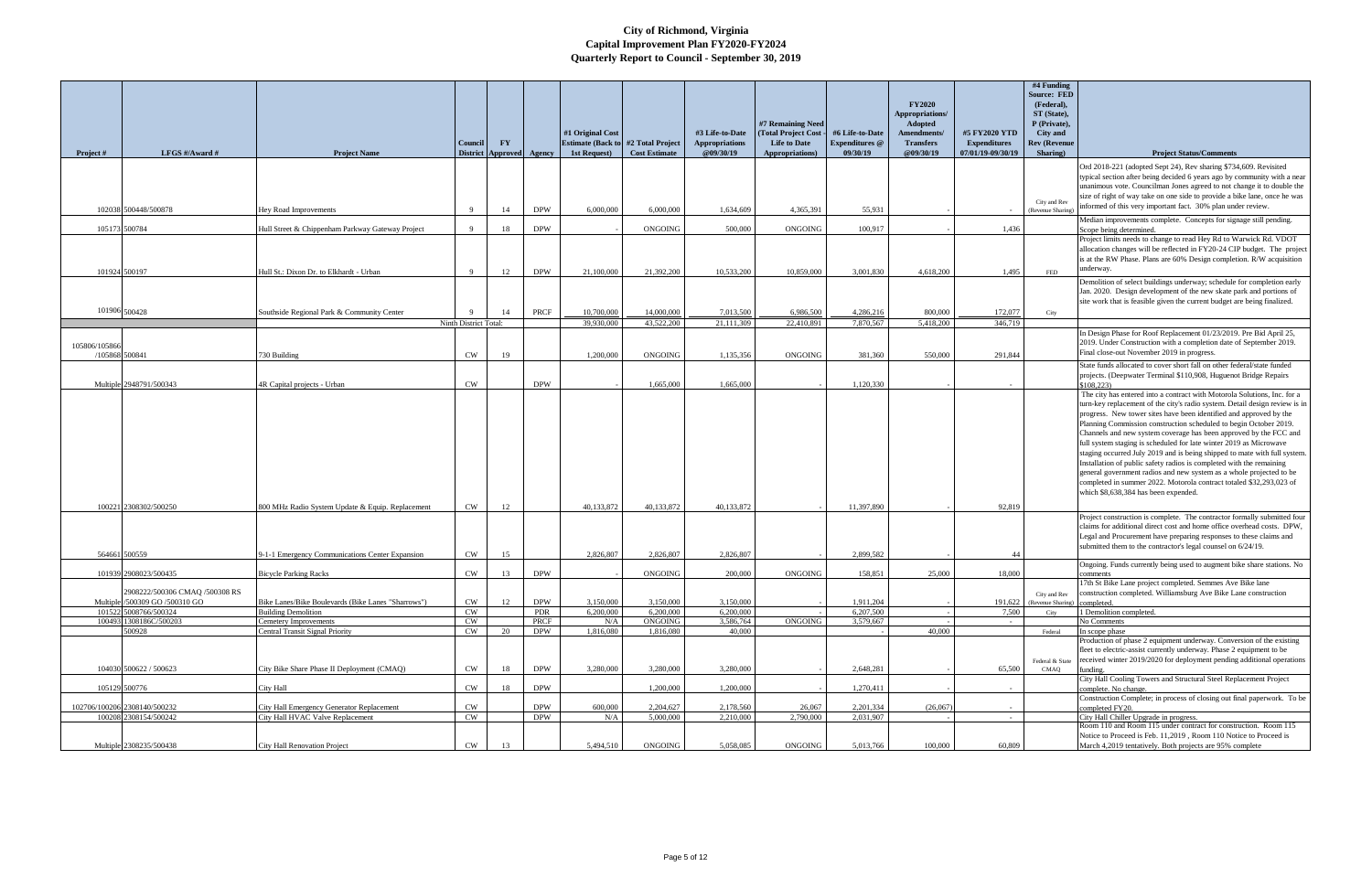| Project# | LFGS #/Award #                        | <b>Project Name</b>                                                       | Council<br><b>District</b> | <b>FY</b> | Approved Agency    | #1 Original Cost<br><b>Estimate (Back to #2 Total Project)</b><br>1st Request) | <b>Cost Estimate</b>   | #3 Life-to-Date<br><b>Appropriations</b><br>@09/30/19 | #7 Remaining Need<br>(Total Project Cost<br><b>Life to Date</b><br>Appropriations) | #6 Life-to-Date<br><b>Expenditures</b> @<br>09/30/19 | <b>FY2020</b><br>Appropriations/<br>Adopted<br>Amendments/<br><b>Transfers</b><br>@09/30/19 | #5 FY2020 YTD<br><b>Expenditures</b><br>07/01/19-09/30/19 | #4 Funding<br><b>Source: FED</b><br>(Federal),<br>ST (State),<br>P (Private),<br><b>City</b> and<br><b>Rev (Revenue</b><br>Sharing) | <b>Project Status/Comments</b>                                                                                                                                                                                      |
|----------|---------------------------------------|---------------------------------------------------------------------------|----------------------------|-----------|--------------------|--------------------------------------------------------------------------------|------------------------|-------------------------------------------------------|------------------------------------------------------------------------------------|------------------------------------------------------|---------------------------------------------------------------------------------------------|-----------------------------------------------------------|-------------------------------------------------------------------------------------------------------------------------------------|---------------------------------------------------------------------------------------------------------------------------------------------------------------------------------------------------------------------|
|          |                                       |                                                                           |                            |           |                    |                                                                                |                        |                                                       |                                                                                    |                                                      |                                                                                             |                                                           |                                                                                                                                     |                                                                                                                                                                                                                     |
|          |                                       |                                                                           |                            |           |                    |                                                                                |                        |                                                       |                                                                                    |                                                      |                                                                                             |                                                           |                                                                                                                                     | Traffic Calming Improvements Group 3 - Southaven Rd, Dill Ave,<br>Rennie Ave, Lanvale Ave and Ladies Mile Rd, and circle installation on<br>48th St and Dunston Ave. - Construction complete; in process of closing |
|          |                                       |                                                                           |                            |           |                    |                                                                                |                        |                                                       |                                                                                    |                                                      |                                                                                             |                                                           |                                                                                                                                     | out final paperwork. Traffic Calming Improvements 2019 Group 1-<br>Hamilton St, Grove Ave, Hawthorne Ave, Bainbridge St, Fendall Ave,                                                                               |
|          |                                       |                                                                           |                            |           |                    |                                                                                |                        |                                                       |                                                                                    |                                                      |                                                                                             |                                                           |                                                                                                                                     | Garland Ave, and Decatur St - Construction on-going. Traffic Calming<br>Improvements 2019 Group 2- Richmond-Henrico Tpke, Melbourne Ave,                                                                            |
|          |                                       |                                                                           |                            |           |                    |                                                                                |                        |                                                       |                                                                                    |                                                      |                                                                                             |                                                           | City and Rev                                                                                                                        | Maury St, Idlewood Ave, Stockton St, Porter St and Gordon Ave - 60%                                                                                                                                                 |
|          | Multiple 2908910/500360/500361/500353 | Citywide Traffic Calming                                                  | CW                         |           | <b>DPW</b>         |                                                                                | <b>ONGOING</b>         | 5,022,709                                             | <b>ONGOING</b>                                                                     | 4,137,812                                            | 200,000                                                                                     |                                                           |                                                                                                                                     | 34,762 (Revenue Sharing) design complete.                                                                                                                                                                           |
|          |                                       |                                                                           |                            |           |                    |                                                                                |                        |                                                       |                                                                                    |                                                      |                                                                                             |                                                           |                                                                                                                                     | Phase 1 signs installation complete. Replacing/repairing a couple of<br>damaged signs. Second phase of the project will involve the design and                                                                      |
|          |                                       |                                                                           |                            |           |                    |                                                                                |                        |                                                       |                                                                                    |                                                      |                                                                                             |                                                           |                                                                                                                                     | implementation of the pedestrian wayfinding piecelocations finalized                                                                                                                                                |
|          |                                       |                                                                           |                            |           |                    |                                                                                |                        |                                                       |                                                                                    |                                                      |                                                                                             |                                                           |                                                                                                                                     | and graphics in production. Pedestrian Wayfinding review approx. 75%                                                                                                                                                |
|          |                                       |                                                                           |                            |           |                    |                                                                                |                        |                                                       |                                                                                    |                                                      |                                                                                             |                                                           |                                                                                                                                     | done. Test panels orderedtarget of installation latter part of 2019, early                                                                                                                                          |
|          | 101519 2108123/500323                 | Citywide Wayfinding Signage                                               | <b>CW</b>                  |           | <b>PDR</b>         | 1,695,000                                                                      | 1,695,000              | 1,695,000                                             |                                                                                    | 1,138,866                                            |                                                                                             |                                                           | City                                                                                                                                | Obtaining consultant to the upgrades/renovations most needed at                                                                                                                                                     |
|          |                                       |                                                                           |                            |           |                    |                                                                                |                        |                                                       |                                                                                    |                                                      |                                                                                             |                                                           |                                                                                                                                     | Powhatan Community Center                                                                                                                                                                                           |
|          | 500916<br>Multiple 2308105/500455     | <b>Community Center Enhancements</b><br>Community Schools/Parks/Libraries | CW<br>CW                   |           | PRCF<br><b>DPW</b> | 8,300,000<br>8,251,485                                                         | 8,300,000<br>8,251,485 | 500,000<br>8,251,485                                  |                                                                                    | 8.039.994                                            | 500,000                                                                                     |                                                           |                                                                                                                                     |                                                                                                                                                                                                                     |
|          | 5008177/500327                        | Corridor/Gateway Blight Abatement                                         | CW                         | 12        | <b>PDR</b>         |                                                                                | <b>ONGOING</b>         | 1.300.000                                             | <b>ONGOING</b>                                                                     | 590.694                                              | 100,000                                                                                     | $\sim$<br>$\sim$                                          |                                                                                                                                     | West End Library in final closeout process with Bonding Company.<br>No Response                                                                                                                                     |
|          |                                       |                                                                           |                            |           |                    |                                                                                |                        |                                                       |                                                                                    |                                                      |                                                                                             |                                                           |                                                                                                                                     | FY19 CIP Funding - \$301,582 Phase I completed July 2018; Phase 2                                                                                                                                                   |
|          |                                       |                                                                           |                            |           |                    |                                                                                |                        |                                                       |                                                                                    |                                                      |                                                                                             |                                                           |                                                                                                                                     | (database implementation) & 3 (Energov integration) are both in the IT                                                                                                                                              |
|          | 102009 2308237/500443                 | Customer Relationship Management Program                                  | CW                         | 13        | CSR                | 2.318.350                                                                      | 2,016,768              | 2.016.768                                             |                                                                                    | 1,978,605                                            |                                                                                             | 38,680                                                    | City                                                                                                                                | Governance process and moving forward<br>EDI Window Replacement under contract. Completion date 07/2019.                                                                                                            |
|          |                                       |                                                                           |                            |           |                    |                                                                                |                        |                                                       |                                                                                    |                                                      |                                                                                             |                                                           |                                                                                                                                     | Shop Drawing Submittals April 23, 2019. UPDATED CONSTRUCTION                                                                                                                                                        |
|          |                                       |                                                                           |                            |           |                    |                                                                                |                        |                                                       |                                                                                    |                                                      |                                                                                             |                                                           |                                                                                                                                     | PROJECT CLOSE OUT 08/22/2019. INVOICE CLOSE OUT                                                                                                                                                                     |
|          | 104579 500700                         | <b>East District Initiative Building</b>                                  | <b>CW</b>                  |           | <b>DPW</b>         |                                                                                | 825,000                | 343,000                                               | 482,000                                                                            | 295,873                                              |                                                                                             | 125,169                                                   |                                                                                                                                     | 09/30/2019. Final retainage payment pending.                                                                                                                                                                        |
|          | 500777                                | <b>Fire Station Buildings</b>                                             | <b>CW</b>                  | 18        | <b>DPW</b>         | 1,700,000                                                                      | <b>ONGOING</b>         | 1,595,732                                             | ONGOING                                                                            | 562,229                                              | 250,000                                                                                     | 12,000                                                    |                                                                                                                                     | Boiler replacement, construction 98% complete.                                                                                                                                                                      |
|          |                                       |                                                                           |                            |           |                    |                                                                                |                        |                                                       |                                                                                    |                                                      |                                                                                             |                                                           |                                                                                                                                     | Restroom renovations at four stations planned (FS #6, #8, #19 & # 21).<br>Construction documents currently being prepared for FS #6 and FS #8.                                                                      |
|          | Multiple 2308929/500272/500555        | <b>Fire Station Renovations</b>                                           | CW                         |           | <b>DPW</b>         | 16,200,000                                                                     | 16,200,000             | 8,789,989                                             | 7,410,011                                                                          | 7,417,729                                            |                                                                                             | 10,116                                                    | City                                                                                                                                | Plans for permitting in progress for FS#6 and FS#8. No new updates                                                                                                                                                  |
|          | 102336 7808105/500493                 | High School Athletic facilities                                           | CW                         | 13        | <b>RPS</b>         | N/A                                                                            | 2.658,438              | 2,658,438                                             |                                                                                    | 2,151,174                                            |                                                                                             | 1,480                                                     | City                                                                                                                                | Fund encumbered in the amount of \$417,500 for upcoming projects.                                                                                                                                                   |
|          | 500895                                | <b>Hopkins Road Transfer Station</b>                                      | <b>CW</b>                  | 19        | <b>DPW</b>         |                                                                                |                        | 1,260,451                                             | (1,260,451)                                                                        |                                                      | 400,000                                                                                     |                                                           |                                                                                                                                     | No comments<br>HVAC - VAV Box and Controls Replacement Project In Progress.                                                                                                                                         |
|          |                                       |                                                                           |                            |           |                    |                                                                                |                        |                                                       |                                                                                    |                                                      |                                                                                             |                                                           |                                                                                                                                     | Security Assessment complete. Phase I Security Renovations Project:                                                                                                                                                 |
|          | 100200/104005 2308104/500228/500701   | John Marshall Court Building Renovations                                  | CW                         |           | <b>DPW</b>         | 19,088,000                                                                     | ONGOING                | 6,082,778                                             | <b>ONGOING</b>                                                                     | 3,645,441                                            | 250,000                                                                                     | 47,610                                                    | City                                                                                                                                | Design underway.                                                                                                                                                                                                    |
|          |                                       |                                                                           |                            |           |                    |                                                                                |                        |                                                       |                                                                                    |                                                      |                                                                                             |                                                           |                                                                                                                                     | Boiler Replacement Project complete. Fire Alarm Replacement Project                                                                                                                                                 |
|          | 100228 2308931/500261                 | Juvenile Detention center                                                 | CW                         |           | <b>DPW</b>         | 4,360,003                                                                      | ONGOING                | 3,340,003                                             | <b>ONGOING</b>                                                                     | 2,413,140                                            | 220,000                                                                                     | 2,948                                                     | City                                                                                                                                | complete.<br>Detention Center Security System Replacement in progress (design).                                                                                                                                     |
|          |                                       |                                                                           |                            |           |                    |                                                                                |                        |                                                       |                                                                                    |                                                      |                                                                                             |                                                           |                                                                                                                                     | Roof repairs at seven branches completed. Assets management reports                                                                                                                                                 |
|          |                                       |                                                                           |                            |           |                    |                                                                                |                        |                                                       |                                                                                    |                                                      |                                                                                             |                                                           |                                                                                                                                     | completed for three branches and is being prepared on the remaining four.                                                                                                                                           |
|          |                                       |                                                                           |                            |           |                    |                                                                                |                        |                                                       |                                                                                    |                                                      |                                                                                             |                                                           |                                                                                                                                     | The Special Collections Area HVAC project is 90% complete. Design                                                                                                                                                   |
|          |                                       |                                                                           |                            |           |                    |                                                                                |                        |                                                       |                                                                                    |                                                      |                                                                                             |                                                           |                                                                                                                                     | documents for restroom renovations at the main library branch are under                                                                                                                                             |
|          | Multiple 2308135/500231               | <b>Library Projects</b>                                                   | <b>CW</b>                  |           | <b>DPW</b>         | 6,591,500                                                                      | 6,591,500              | 6,091,500                                             | 500,000                                                                            | 5,873,000                                            |                                                                                             | 43,378                                                    | City                                                                                                                                | review by the the permits department. The IFB is being prepared with an<br>anticipated advertisement date around late August.                                                                                       |
|          |                                       |                                                                           |                            |           |                    |                                                                                |                        |                                                       |                                                                                    |                                                      |                                                                                             |                                                           |                                                                                                                                     | RFP currently solicited for Phase II design programming of the Main                                                                                                                                                 |
|          |                                       |                                                                           |                            |           |                    |                                                                                |                        |                                                       |                                                                                    |                                                      |                                                                                             |                                                           |                                                                                                                                     | Library. The RFPs due on March 1, 2019 were cancelled due to                                                                                                                                                        |
|          |                                       |                                                                           |                            |           |                    |                                                                                |                        |                                                       |                                                                                    |                                                      |                                                                                             |                                                           |                                                                                                                                     | additional information required per the City Attorney's office. Awaiting                                                                                                                                            |
|          | Multiple 2308196/500273               | Library Retrofit/Library Technology Upgrades & Renovations I              | <b>CW</b>                  |           | <b>DPW</b>         | 11,927,353                                                                     | <b>ONGOING</b>         | 12,168,409                                            | <b>ONGOING</b>                                                                     | 12,127,169                                           | 100,000                                                                                     | 1,020                                                     | City                                                                                                                                | re-solicitation. No change.<br>Lynhaven Ave over Broad Rock Creek estimated cost \$1.1 million-                                                                                                                     |
|          |                                       |                                                                           |                            |           |                    |                                                                                |                        |                                                       |                                                                                    |                                                      |                                                                                             |                                                           |                                                                                                                                     | Design 90% complete; Riverside Dr over Rattlesnake Creek \$ 600,000-                                                                                                                                                |
|          |                                       |                                                                           |                            |           |                    |                                                                                |                        |                                                       |                                                                                    |                                                      |                                                                                             |                                                           |                                                                                                                                     | Martin Luther King Bridge \$ 500,000- Design 95% Complete; Lombardy                                                                                                                                                 |
|          |                                       |                                                                           |                            |           |                    |                                                                                |                        |                                                       |                                                                                    |                                                      |                                                                                             |                                                           |                                                                                                                                     | over CSX- estimated cost \$13.5 million- Design 5% Complete; East                                                                                                                                                   |
|          |                                       |                                                                           |                            |           |                    |                                                                                |                        |                                                       |                                                                                    |                                                      |                                                                                             |                                                           |                                                                                                                                     | Richmond Road over Stoney Run, estimated cost \$1.8 million - Scoping;<br>East Richmond Road over Gillies Creek estimated cost \$1.8 million-                                                                       |
|          |                                       |                                                                           |                            |           |                    |                                                                                |                        |                                                       |                                                                                    |                                                      |                                                                                             |                                                           |                                                                                                                                     | Scoping; Riverside Drive over Rattlesnake Creek contract award pending                                                                                                                                              |
|          |                                       |                                                                           |                            |           |                    |                                                                                |                        |                                                       |                                                                                    |                                                      |                                                                                             |                                                           | City and Rev                                                                                                                        |                                                                                                                                                                                                                     |
|          | Multiple 2928750/500315/500562        | Major Bridge Improvements Program                                         | CW                         |           | <b>DPW</b>         |                                                                                | ONGOING                | 25,154,762                                            | ONGOING                                                                            | 7,153,787                                            | 3,489,392                                                                                   |                                                           | 64,688 (Revenue Sharing)                                                                                                            |                                                                                                                                                                                                                     |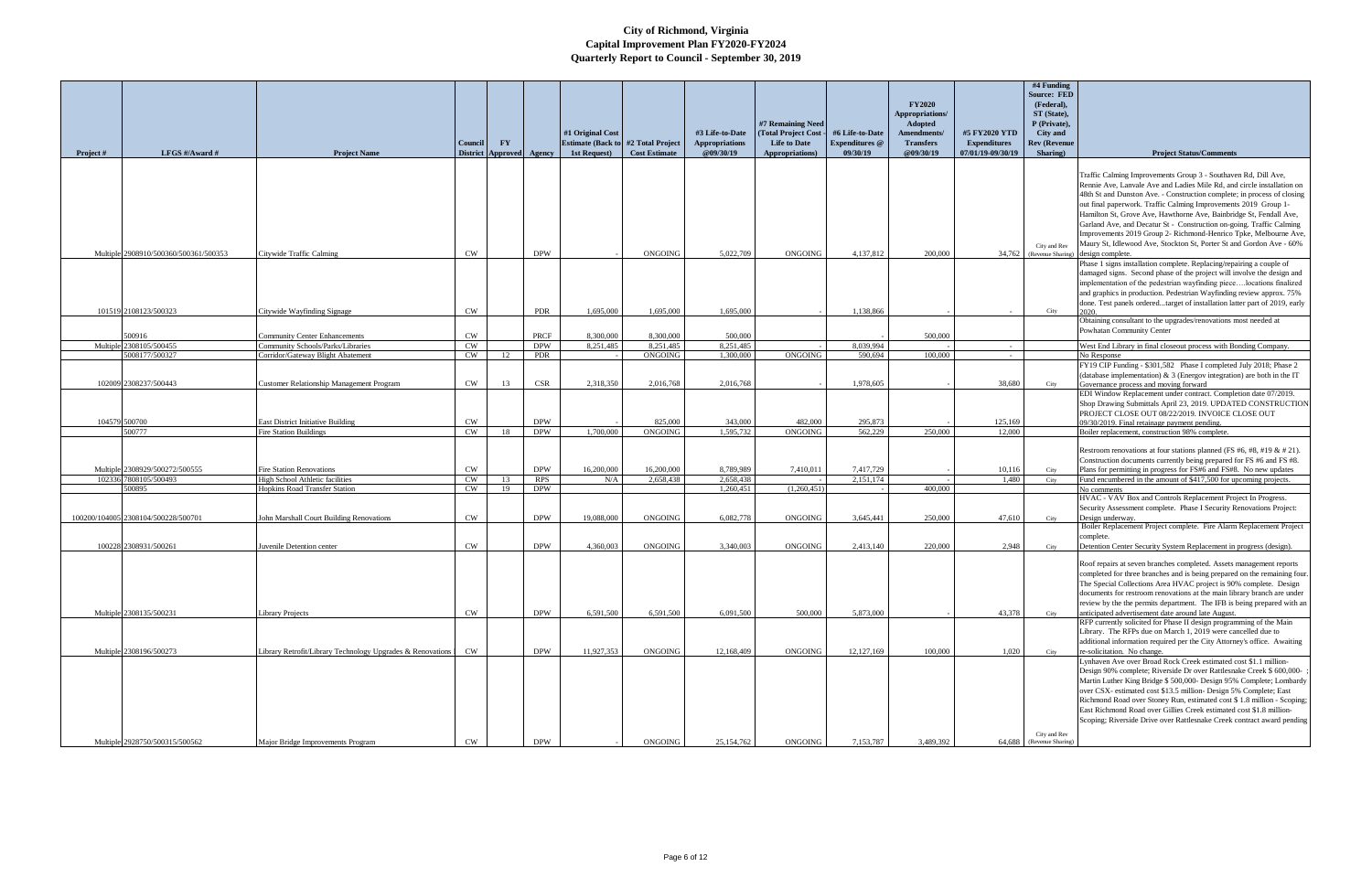|                       |                                                    |                                                                                         |                            |                        |                 |                                                           |                           |                                    |                     |                                   |                               |                                          | #4 Funding                      |                                                                                                                                  |
|-----------------------|----------------------------------------------------|-----------------------------------------------------------------------------------------|----------------------------|------------------------|-----------------|-----------------------------------------------------------|---------------------------|------------------------------------|---------------------|-----------------------------------|-------------------------------|------------------------------------------|---------------------------------|----------------------------------------------------------------------------------------------------------------------------------|
|                       |                                                    |                                                                                         |                            |                        |                 |                                                           |                           |                                    |                     |                                   |                               |                                          | <b>Source: FED</b>              |                                                                                                                                  |
|                       |                                                    |                                                                                         |                            |                        |                 |                                                           |                           |                                    |                     |                                   | <b>FY2020</b>                 |                                          | (Federal),                      |                                                                                                                                  |
|                       |                                                    |                                                                                         |                            |                        |                 |                                                           |                           |                                    |                     |                                   | Appropriations/               |                                          | ST (State),                     |                                                                                                                                  |
|                       |                                                    |                                                                                         |                            |                        |                 |                                                           |                           |                                    | #7 Remaining Need   |                                   | <b>Adopted</b>                |                                          | P (Private),                    |                                                                                                                                  |
|                       |                                                    |                                                                                         |                            |                        |                 | #1 Original Cost                                          |                           | #3 Life-to-Date                    | (Total Project Cost | #6 Life-to-Date                   | Amendments/                   | #5 FY2020 YTD                            | <b>City</b> and                 |                                                                                                                                  |
|                       | LFGS #/Award #                                     |                                                                                         | Council<br><b>District</b> | $\mathbf{F}\mathbf{Y}$ |                 | <b>Estimate (Back to #2 Total Project</b><br>1st Request) | <b>Cost Estimate</b>      | <b>Appropriations</b><br>@09/30/19 | <b>Life to Date</b> | <b>Expenditures</b> @<br>09/30/19 | <b>Transfers</b><br>@09/30/19 | <b>Expenditures</b><br>07/01/19-09/30/19 | <b>Rev (Revenue</b><br>Sharing) |                                                                                                                                  |
| <b>Project</b> #      |                                                    | <b>Project Name</b>                                                                     |                            |                        | Approved Agency |                                                           |                           |                                    | Appropriations)     |                                   |                               |                                          |                                 | <b>Project Status/Comments</b><br>Numerous projects underway including the City Hall entrance ramp                               |
|                       |                                                    |                                                                                         |                            |                        |                 |                                                           |                           |                                    |                     |                                   |                               |                                          |                                 | Complete by June 2019, overhead door replacement on multiple buildings                                                           |
|                       |                                                    |                                                                                         |                            |                        |                 |                                                           |                           |                                    |                     |                                   |                               |                                          |                                 | 75% complete, police precinct alarm replacement and main library                                                                 |
|                       |                                                    |                                                                                         |                            |                        |                 |                                                           |                           |                                    |                     |                                   |                               |                                          |                                 | HVAC replacement. Future projects will be scheduled as funding is                                                                |
|                       |                                                    |                                                                                         |                            |                        |                 |                                                           |                           |                                    |                     |                                   |                               |                                          |                                 | available. UPDATE CITY HALL ENTRANCE RAMP IN PROGRESS                                                                            |
|                       |                                                    |                                                                                         |                            |                        |                 |                                                           |                           |                                    |                     |                                   |                               |                                          |                                 | WITH COMPLETION AUGUST 2019. City Hall Ramps complete.                                                                           |
|                       |                                                    |                                                                                         |                            |                        |                 |                                                           |                           |                                    |                     |                                   |                               |                                          |                                 | Overhead Doors 100% complete. These are the projects currently in                                                                |
|                       |                                                    |                                                                                         |                            |                        |                 |                                                           |                           |                                    |                     |                                   |                               |                                          |                                 | process through Procurement : 1. AIS City Hall Parking Decks Exhaust                                                             |
|                       |                                                    |                                                                                         |                            |                        |                 |                                                           |                           |                                    |                     |                                   |                               |                                          |                                 | Fans (\$12,202.00) in Procurement. 10/02/2019                                                                                    |
|                       |                                                    |                                                                                         |                            |                        |                 |                                                           |                           |                                    |                     |                                   |                               |                                          |                                 | 2. Davis & Green 3rd Precinct Parking Deck LED Lighting Upgrade                                                                  |
|                       |                                                    |                                                                                         |                            |                        |                 |                                                           |                           |                                    |                     |                                   |                               |                                          |                                 | (\$21,486.00) in Procurement 09/10/2019                                                                                          |
|                       |                                                    |                                                                                         |                            |                        |                 |                                                           |                           |                                    |                     |                                   |                               |                                          |                                 | 3. Warwick Plumbing 3rd Precinct Inline Pumps Replacement                                                                        |
|                       |                                                    |                                                                                         |                            |                        |                 |                                                           |                           |                                    |                     |                                   |                               |                                          |                                 | (\$6,860.00) in Procurement 07/15/2019                                                                                           |
|                       |                                                    |                                                                                         |                            |                        |                 |                                                           |                           |                                    |                     |                                   |                               |                                          |                                 | 4. Warwick Plumbing Main Library Air Compressor Replacement                                                                      |
|                       |                                                    |                                                                                         |                            |                        |                 |                                                           |                           |                                    |                     |                                   |                               |                                          |                                 | (\$27,614.00) in Procurement 07/30/2019                                                                                          |
|                       |                                                    |                                                                                         |                            |                        |                 |                                                           |                           |                                    |                     |                                   |                               |                                          |                                 | 5. Bay Diesel 4th Precinct & Main Street Station Generator Omni Metrix                                                           |
|                       |                                                    |                                                                                         |                            |                        |                 |                                                           |                           |                                    |                     |                                   |                               |                                          |                                 | Install (\$6,307.00) PO 20000000603                                                                                              |
|                       |                                                    |                                                                                         |                            |                        |                 |                                                           |                           |                                    |                     |                                   |                               |                                          |                                 |                                                                                                                                  |
|                       | Multiple 2308156C/500131                           | <b>Major Building Renovations</b>                                                       | <b>CW</b>                  |                        | <b>DPW</b>      | N/A                                                       | ONGOING                   | 50,588,877                         | ONGOING             | 47,832,312                        | 2,150,000                     | 38,040                                   |                                 |                                                                                                                                  |
|                       |                                                    |                                                                                         |                            |                        |                 |                                                           |                           |                                    |                     |                                   |                               |                                          |                                 | Numerous projects underway including roof/building repairs and<br>upgrades at the Forest Hill Maintenance Building (submitted to |
|                       |                                                    |                                                                                         |                            |                        |                 |                                                           |                           |                                    |                     |                                   |                               |                                          |                                 | Procurement for bid Oct 2019), Bryan Park restroom replacement,                                                                  |
|                       |                                                    |                                                                                         |                            |                        |                 |                                                           |                           |                                    |                     |                                   |                               |                                          |                                 | upgrades and renovations to the Byrd Park Round House and Blanton                                                                |
|                       | 101931 1308908/500432                              | <b>Major Park Renovations</b>                                                           | <b>CW</b>                  |                        | PRCF            | N/A                                                       | <b>ONGOING</b>            | 7,888,366                          | ONGOING             | 6,619,380                         | 500,000                       | 89,114                                   | City                            | House                                                                                                                            |
|                       |                                                    |                                                                                         |                            |                        |                 |                                                           |                           |                                    |                     |                                   |                               |                                          |                                 | Design underway for Security System Replacement Project; new                                                                     |
|                       | 105953 500847                                      | Manchester Courthouse                                                                   | <b>CW</b>                  | 19                     |                 | 2,745,000                                                 | <b>ONGOING</b>            | 600,000                            | <b>ONGOING</b>      | 48,429                            | 300,000                       | 7,063                                    | City                            | cameras, card readers, control room.                                                                                             |
|                       |                                                    |                                                                                         |                            |                        |                 |                                                           |                           |                                    |                     |                                   |                               |                                          |                                 | This programs funds ineligible expenses and matching funds associated                                                            |
|                       | Multiple 2918122C/500427                           | Matching Funds For Federal /State Grants (VDOT)                                         | <b>CW</b>                  |                        | <b>DPW</b>      |                                                           | ONGOING                   | 1,154,000                          | ONGOING             | 541,345                           | 70,000                        | $\sim$                                   | Match for Fed/State No comments | with federal and state grants such as TA, RS and other Federal programs                                                          |
|                       |                                                    |                                                                                         |                            |                        |                 |                                                           |                           |                                    |                     |                                   |                               |                                          |                                 | To provide infrastructure investment in selected neighborhoods in order                                                          |
|                       |                                                    |                                                                                         |                            |                        |                 |                                                           |                           |                                    |                     |                                   |                               |                                          |                                 | to increase neighborhood attractiveness on projects completed our sub                                                            |
|                       |                                                    |                                                                                         |                            |                        |                 |                                                           |                           |                                    |                     |                                   |                               |                                          |                                 | recipients by and create opportunities for residential development. Funds                                                        |
|                       |                                                    |                                                                                         |                            |                        |                 | N/A                                                       |                           |                                    | ONGOING             |                                   |                               |                                          |                                 | will target several projects that are in progress in neighborhoods                                                               |
|                       |                                                    |                                                                                         |                            |                        |                 |                                                           |                           |                                    |                     |                                   |                               |                                          |                                 | throughout the City such as Carver, Churchill, Highland Park,                                                                    |
|                       | Multiple 5008105C/500396                           | Neighborhood in Bloom                                                                   | <b>CW</b>                  |                        | HCD             |                                                           | <b>ONGOING</b>            | 5,901,125                          |                     | 5,045,366                         |                               | 4,615                                    |                                 | Swansboro, Bellmeade, etc. This is an ongoing initiative for the City of                                                         |
|                       |                                                    |                                                                                         |                            |                        |                 |                                                           |                           |                                    |                     |                                   |                               |                                          |                                 | Richmond<br>Purchasing new playground equipment for the Yancy St. Playground and                                                 |
|                       |                                                    |                                                                                         |                            |                        |                 | N/A                                                       |                           |                                    |                     |                                   |                               |                                          |                                 | Canoe Run Park and outdoor exercise equipment for Petronious Jones                                                               |
|                       | 101012 1308907/500222                              | Neighborhood Park Renovations                                                           | <b>CW</b>                  |                        | PRCF            |                                                           | <b>ONGOING</b>            | 9,077,740                          | <b>ONGOING</b>      | 8,207,888                         | 500,000                       | 48,528                                   | City                            | Park.                                                                                                                            |
|                       |                                                    |                                                                                         |                            |                        | <b>DPW</b>      | N/A                                                       | ONGOING                   | 2.500,000                          | <b>ONGOING</b>      | 2,499,756                         |                               |                                          |                                 | Sidewalk safety repairs funded through this program. Precision Safe                                                              |
|                       | Multiple 2918510/500387<br>Multiple 2948186/500266 | Neighborhood Sidewalk Improvements Program<br>New Curb & Gutter Program - Urban Program | <b>CW</b><br><b>CW</b>     |                        | <b>DPW</b>      | N/A                                                       | <b>ONGOING</b>            | 2,228,000                          | ONGOING             | 398,172                           |                               | 475                                      | State                           | sidewalk contract underway<br>Cutshaw Ave design 90% complete. No comments.                                                      |
|                       | 500921                                             | New Fire Station 9 & HO                                                                 | <b>CW</b>                  |                        | <b>FIRE</b>     | 30,000,000                                                | 30,000,000                | 1,000,000                          |                     |                                   | 1,000,000                     |                                          |                                 | No Comments                                                                                                                      |
|                       |                                                    |                                                                                         |                            |                        |                 |                                                           |                           |                                    |                     |                                   |                               |                                          |                                 | Construction in progress at 3 new schools (Mason, Greene & Elkhardt-                                                             |
| 105739/105756         |                                                    |                                                                                         |                            |                        |                 |                                                           |                           |                                    |                     |                                   |                               |                                          |                                 | Thompson). Currently installing footers, floor slab, masonry walls and                                                           |
| /105757/105758 500846 |                                                    | New School Construction                                                                 | <b>CW</b>                  | 19                     | <b>DPW</b>      | 195,000,000                                               | <b>ONGOING</b>            | 150,000,000                        | ONGOING             | 21,652,247                        |                               | 8,951,553                                | City                            | site utility work.                                                                                                               |
|                       |                                                    |                                                                                         |                            |                        |                 |                                                           |                           |                                    |                     |                                   |                               |                                          |                                 | Terminal Avenue Phase II construction complete. Carnation Street                                                                 |
|                       | Multiple 2948187/500337                            | New Sidewalk Program - Urban Program                                                    | CW                         |                        | <b>DPW</b>      | N/A                                                       | ONGOING                   | 1,300,000                          | <b>ONGOING</b>      | 997,017                           |                               |                                          | State                           | Sidewalk funding gap being covered with this account. No comments.                                                               |
|                       |                                                    |                                                                                         |                            |                        |                 |                                                           |                           |                                    |                     |                                   |                               |                                          |                                 | Design underway for new Active Shooter Detection System;                                                                         |
|                       | Multiple 2308799/500257                            | Oliver Hill Courts                                                                      | <b>CW</b>                  | 10                     |                 | 12,660,000                                                | <b>ONGOING</b>            | 4,652,741                          | ONGOING             | 4,029,959                         | 200,000                       | 130,531                                  | City                            | Roof/Window water intrusion study in progress.                                                                                   |
|                       |                                                    |                                                                                         |                            |                        |                 |                                                           |                           |                                    |                     |                                   |                               |                                          |                                 | Randolph gym floor replacement project currently underway; scheduled                                                             |
|                       |                                                    |                                                                                         |                            |                        |                 |                                                           |                           |                                    |                     |                                   |                               |                                          |                                 | for completion mid-Nov. 2019. Replaces HVAC unit at Hickory Hill                                                                 |
|                       | 100486 1308115/500194<br>500923                    | Parks and Recreation Building Maintenance                                               | CW<br><b>CW</b>            | 20                     | <b>RPD</b>      | N/A<br>700,000                                            | <b>ONGOING</b><br>700,000 | 6.409.801<br>700,000               | <b>ONGOING</b>      | 5,709,046                         | 200,000<br>700,000            | 75,229                                   | City                            | Community Center.                                                                                                                |
|                       |                                                    | Patrol Aircraft                                                                         |                            |                        |                 |                                                           |                           |                                    |                     |                                   |                               |                                          | City                            | No Comments<br>Crosswalk locations have been identified. Additional funds are requested                                          |
| 104274 500663         |                                                    | <b>Pedestrian Safety Crossing</b>                                                       | CW                         |                        | <b>DPW</b>      | N/A                                                       | <b>ONGOING</b>            | 200,000                            | ONGOING             | 198,718                           |                               |                                          |                                 | to make additional improvements.                                                                                                 |
|                       | 500938/500939                                      | Pedestrian Safety Improvements with HAWK                                                | <b>CW</b>                  | 20                     | <b>DPW</b>      | 906,000                                                   | 906,000                   | 240,000                            | 666,000             |                                   | 240,000                       |                                          | FED                             | Scope in progress                                                                                                                |
|                       |                                                    |                                                                                         |                            |                        |                 |                                                           |                           |                                    |                     |                                   |                               |                                          |                                 | Crosswalk improvements portion: Construction underway 90%                                                                        |
|                       |                                                    | Pedestrian Safety Improvements at Signalized Intersections on                           |                            |                        |                 |                                                           |                           |                                    |                     |                                   |                               |                                          |                                 | completed. Retiming implementation 100% completed., and invoices                                                                 |
|                       | 105183 500790 / 500796                             | Federal and State Routes (HSIP)                                                         | CW                         | 18                     | <b>DPW</b>      | 3.453,000                                                 | 5.623,000                 | 3,778,000                          | 1,845,000           | 2,334,119                         | 325,000                       | 680,012                                  | FED                             | FY19 CIP Funding - \$2,155,462 plus \$100,000 FY19 Appropriation.                                                                |
|                       |                                                    |                                                                                         |                            |                        |                 |                                                           |                           |                                    |                     |                                   |                               |                                          |                                 | Public Art Master Plan adopted by Council on 9/24/18. Mikael Broth's                                                             |
|                       |                                                    |                                                                                         |                            |                        |                 |                                                           |                           |                                    |                     |                                   |                               |                                          |                                 | public art piece "Public Bound" was dedicated at the Hull Street Library                                                         |
|                       | 104689/101525 1308131/500328                       | Percent for the Arts                                                                    | <b>CW</b>                  |                        | <b>DPR</b>      | N/A                                                       | ONGOING                   | 2,337,248                          | ONGOING             | 1,253,380                         | 150,000                       | $\sim$                                   | City                            | Branch on 3/28/19.                                                                                                               |
|                       |                                                    |                                                                                         |                            |                        |                 |                                                           |                           |                                    |                     |                                   |                               |                                          |                                 | Bids received on Nov. 8, 2018 exceeded the project budget. Police                                                                |
|                       | 104674 500719                                      | Police Equestrian Community Center                                                      | CW                         | 17                     | <b>DPW</b>      | 1,495,559                                                 | 1,495,559                 | 1,496,559                          | (1,000)             | 184,411                           |                               | 133                                      |                                 | looking at other alternatives/options to get the project completed. No<br>change.                                                |
|                       |                                                    |                                                                                         |                            |                        |                 |                                                           |                           |                                    |                     |                                   |                               |                                          | City                            |                                                                                                                                  |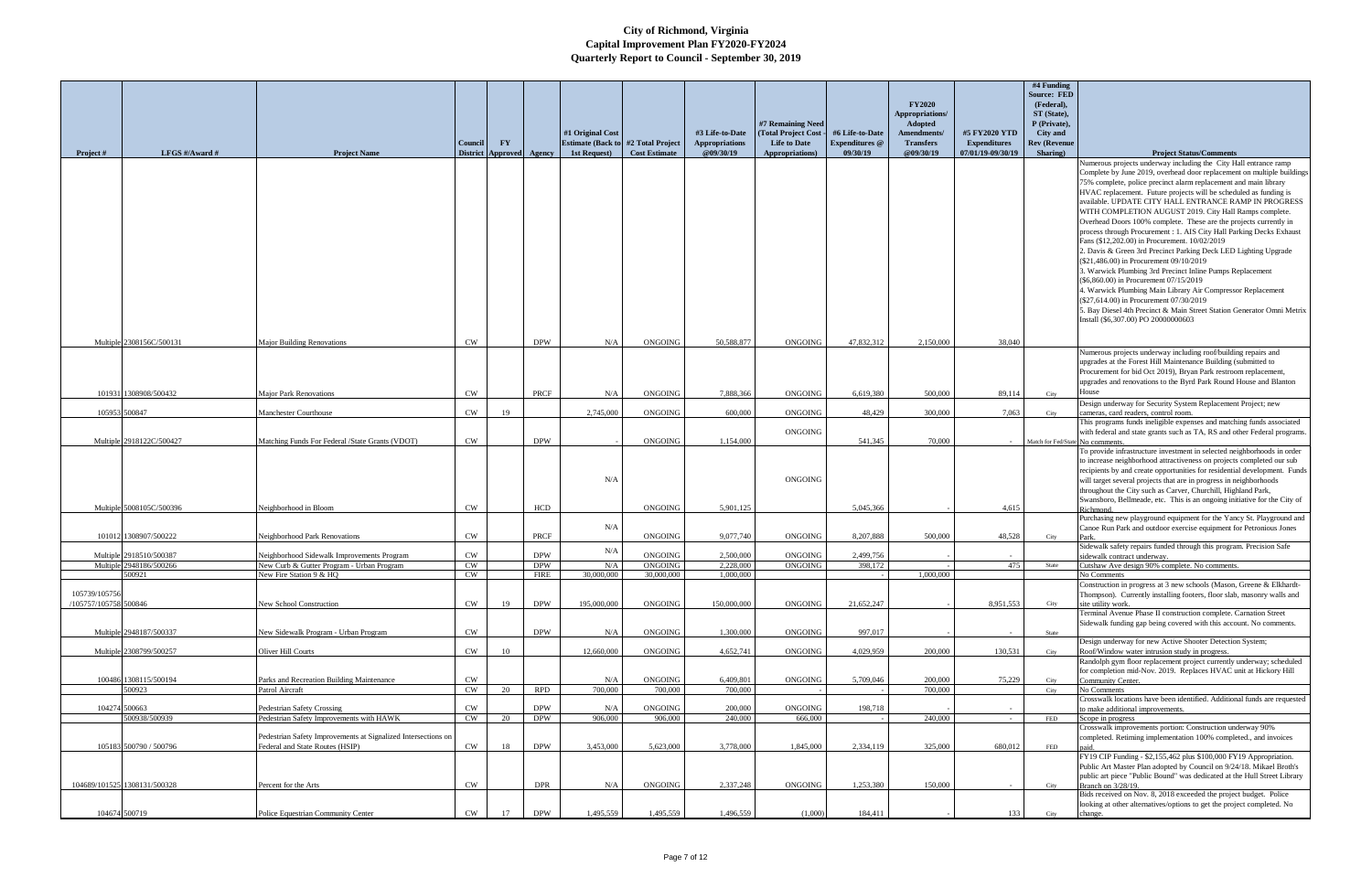|                      |                                                                      |                                                                                           |                 |                 |             |                                            |                      |                       |                      |                       |                                      |                     | #4 Funding                      |                                                                                                                 |
|----------------------|----------------------------------------------------------------------|-------------------------------------------------------------------------------------------|-----------------|-----------------|-------------|--------------------------------------------|----------------------|-----------------------|----------------------|-----------------------|--------------------------------------|---------------------|---------------------------------|-----------------------------------------------------------------------------------------------------------------|
|                      |                                                                      |                                                                                           |                 |                 |             |                                            |                      |                       |                      |                       |                                      |                     | <b>Source: FED</b>              |                                                                                                                 |
|                      |                                                                      |                                                                                           |                 |                 |             |                                            |                      |                       |                      |                       | <b>FY2020</b>                        |                     | (Federal),                      |                                                                                                                 |
|                      |                                                                      |                                                                                           |                 |                 |             |                                            |                      |                       | #7 Remaining Need    |                       | Appropriations/                      |                     | ST (State).                     |                                                                                                                 |
|                      |                                                                      |                                                                                           |                 |                 |             | #1 Original Cost                           |                      | #3 Life-to-Date       | (Total Project Cost- | #6 Life-to-Date       | <b>Adopted</b><br><b>Amendments/</b> | #5 FY2020 YTD       | P (Private).<br><b>City and</b> |                                                                                                                 |
|                      |                                                                      |                                                                                           | Council         | <b>FY</b>       |             | <b>Estimate (Back to #2 Total Project)</b> |                      | <b>Appropriations</b> | <b>Life to Date</b>  | <b>Expenditures</b> @ | <b>Transfers</b>                     | <b>Expenditures</b> | <b>Rev (Revenue</b>             |                                                                                                                 |
| Project #            | LFGS $\#/$ Award $\#$                                                | <b>Project Name</b>                                                                       | <b>District</b> | <b>Approved</b> | Agency      | 1st Request)                               | <b>Cost Estimate</b> | @09/30/19             | Appropriations)      | 09/30/19              | @09/30/19                            | 07/01/19-09/30/19   | Sharing)                        | <b>Project Status/Comments</b>                                                                                  |
|                      |                                                                      |                                                                                           |                 |                 |             |                                            |                      |                       |                      |                       |                                      |                     |                                 | Chiller and Cooling Tower Replacement - Construction complete, project                                          |
|                      |                                                                      |                                                                                           |                 |                 |             |                                            |                      |                       |                      |                       |                                      |                     |                                 | close-out in progress.                                                                                          |
|                      |                                                                      |                                                                                           |                 |                 |             |                                            |                      |                       |                      |                       |                                      |                     |                                 | Boiler Replacement Project Construction complete, project close-out in                                          |
|                      |                                                                      |                                                                                           |                 |                 |             |                                            |                      |                       |                      |                       |                                      |                     |                                 | progress. Police HQ Parking Concrete Deck Renovations and Lighting                                              |
|                      |                                                                      |                                                                                           |                 |                 |             |                                            |                      |                       |                      |                       |                                      |                     |                                 | Upgrade Design project complete date Fall of 2019. NO CHANGE                                                    |
|                      | 104583 500702                                                        | <b>Police Headquarters Building</b>                                                       | <b>CW</b>       |                 | <b>DPW</b>  | 2,445,000                                  | 2,445,000            | 1,590,000             | 855,000              | 1.174.674             |                                      | 184                 | City                            |                                                                                                                 |
|                      |                                                                      |                                                                                           |                 |                 |             |                                            |                      |                       |                      |                       |                                      |                     |                                 | Boiler replacement construction complete, project close-out in progress.                                        |
|                      |                                                                      |                                                                                           |                 |                 |             |                                            |                      |                       |                      |                       |                                      |                     |                                 | Parking Deck Structural Beams Replacement/Repairs; Design 100%                                                  |
|                      |                                                                      |                                                                                           |                 |                 |             |                                            |                      |                       |                      |                       |                                      |                     |                                 | complete, Project construction bids received 4/26/19. Contract award in                                         |
|                      | 104585 500703                                                        | Police Training Academy Building                                                          | <b>CW</b>       |                 | <b>DPW</b>  | 1,229,000                                  | 1,229,000            | 1,229,000             |                      | 724,668               |                                      | 6,997               | City                            |                                                                                                                 |
|                      |                                                                      |                                                                                           |                 |                 |             |                                            |                      |                       |                      |                       |                                      |                     |                                 | No additional funding provided in the FY-20 CIP budget for construction                                         |
|                      | 100219 2308239/500248                                                | RAA Buildings and Property Improvements                                                   | <b>CW</b>       | 13              | <b>DPW</b>  | 1.560,000                                  | 1.950,000            | 1,560,000             | 390,000              | 1.166.267             |                                      | 2,341               | City                            | of the canopies.                                                                                                |
|                      | 500922                                                               | <b>Replacement of Fire Stations</b>                                                       | <b>CW</b>       | 20              | <b>FIRE</b> | 32,000,000                                 | 32,000,000           | 550,000               | 31,450,000           |                       | 550,000                              |                     | City                            | No Comments                                                                                                     |
|                      | 500924                                                               | Revenue Administration System Replacement                                                 |                 |                 | Finance     | 3,100,000                                  | 3.100,000            | 3.100,000             |                      |                       | 3,100,000                            |                     |                                 | No Comments                                                                                                     |
|                      |                                                                      |                                                                                           |                 |                 |             |                                            |                      |                       |                      |                       |                                      |                     |                                 | Project under advertisement. Available funds to be used as part of the                                          |
| 101848/104408 500420 |                                                                      | Richmond Fiber Optics Network System                                                      | <b>CW</b>       | 14              | <b>DPW</b>  | 1,500,000                                  | 3,000,000            | 1,500,000             | 1.500,000            | 1,294,661             |                                      |                     |                                 | dark fiber optic for City used.                                                                                 |
|                      |                                                                      |                                                                                           |                 |                 |             |                                            |                      |                       |                      |                       |                                      |                     |                                 | Design 100% completed. Waiting for VDOT authorization for                                                       |
|                      | 104128 500636                                                        | Richmond Signal System Improvements West-North (CMAQ)                                     | <b>CW</b>       |                 | <b>DPW</b>  | 6,312,000                                  | 6.312,000            | 6.194.000             | 118.000              | 878.323               | 2.360.000                            | 13.177              | <b>FED</b>                      | advertisement.                                                                                                  |
|                      |                                                                      |                                                                                           |                 |                 |             |                                            |                      |                       |                      |                       |                                      |                     |                                 | Survey work for "Missing Link" portion of Plan 50%+ complete.                                                   |
|                      |                                                                      |                                                                                           |                 |                 |             |                                            |                      |                       |                      |                       |                                      |                     | City and                        | Conceptual planning with Hargreaves to occur as soon as survey work                                             |
|                      |                                                                      |                                                                                           |                 |                 |             |                                            |                      |                       |                      |                       |                                      |                     | Revenue                         | completed in 2nd Qtr. Original funding of \$962,500 in FY12 for Master                                          |
|                      | 101526 2108132/500329                                                |                                                                                           | CW              |                 | <b>PDR</b>  | 962.500                                    | 100.000.000          | 12,903,919            | 87,096,081           | 12.741.457            |                                      |                     | Sharing                         | Plan and early start construction documentation. Public outreach to                                             |
|                      |                                                                      | Riverfront Plan Implementation<br>Roadway Conversions for Bike Infrastructure (Road Diet) |                 | 13              |             |                                            |                      |                       |                      |                       |                                      | 8,700               |                                 | commence 4th Otr. of FY19. 1st Otr. FY20.<br>Bids received October 2019 with award recommendation in process by |
|                      | 105219 500792                                                        | (HSIP)                                                                                    | <b>CW</b>       | 18              | <b>DPW</b>  | N/A                                        | ONGOING              | 1.502.000             | <b>ONGOING</b>       | 22.804                |                                      | 2.257               | FED                             | Procurement                                                                                                     |
|                      |                                                                      |                                                                                           |                 |                 |             |                                            |                      |                       |                      |                       |                                      |                     |                                 | This account is used to cover underfunded HSIP projects ineligible to                                           |
|                      | Multiple 2908135/500421                                              | Safety Improvement Contingency                                                            | CW              |                 | <b>DPW</b>  | N/A                                        | <b>ONGOING</b>       | 454,406               | ONGOING              | 324,151               |                                      |                     |                                 | obtain additional federal dollars. No comments.                                                                 |
|                      | 102337 7808103/500495                                                | School ADA Compliance                                                                     | CW              |                 | <b>RPS</b>  | N/A                                        | 20,472,717           | 20,472,717            |                      | 19,563,425            |                                      | 3.774               |                                 | Fund encumbered in the amount of \$22,000 for upcoming projects.                                                |
|                      |                                                                      |                                                                                           |                 |                 |             |                                            |                      |                       |                      |                       |                                      |                     |                                 | A credit of \$2.8 million was processed. In addition, the School Board                                          |
|                      |                                                                      |                                                                                           |                 |                 |             |                                            |                      |                       |                      |                       |                                      |                     |                                 | requested that \$4.4M be transferred from this account to the maintenance                                       |
|                      |                                                                      |                                                                                           |                 |                 |             |                                            |                      |                       |                      |                       |                                      |                     |                                 | account. This transfer was approve by City Council on January 28, 2019.                                         |
|                      | Multiple 2308198/500160                                              | School CIP Planning & Construction                                                        | CW              |                 | <b>DPW</b>  | 186,888,204                                | 186,888,204          | 182,419,204           | 4,469,000            | 175, 108, 813         |                                      |                     |                                 | No changes this period.                                                                                         |
|                      | 102335/102339 7808111/500492/500840                                  | School Capital Maintenance                                                                | CW              |                 | <b>RPS</b>  | N/A                                        | <b>ONGOING</b>       | 121,998,934           | <b>ONGOING</b>       | 96.005.829            | 19.000.000                           | 717,082             |                                 | Fund encumbered in the amount of \$5.26M for upcoming projects.                                                 |
|                      | 500950/500951                                                        | Semmes Ave, Forest Hill, Dundee Pedestrian Safety                                         | <b>CW</b>       | 20              | <b>DPW</b>  | 800.000                                    | 800,000              | 800,000               |                      | 433                   | 800,000                              | 433                 | <b>FED</b>                      | Revised concept plan under development due October 2019.                                                        |
|                      | Multiple 2948188/500317                                              | Sidewalk Improvement Program - Urban                                                      | <b>CW</b>       |                 | <b>DPW</b>  | N/A                                        | ONGOING              | 2,245,509             | ONGOING              | 2.187.789             |                                      | $\sim$              | State                           | Additional Locations to be assigned                                                                             |
|                      |                                                                      |                                                                                           |                 |                 |             |                                            |                      |                       |                      |                       |                                      |                     |                                 | Various sidewalk projects underway. Project budget and expenditures                                             |
|                      |                                                                      |                                                                                           |                 |                 |             |                                            |                      |                       | ONGOING              |                       |                                      |                     | VDOT - Reven                    | being reconciled. FY20 \$900K allocation to be advertised in November                                           |
|                      | Multiple 2918516/500161/500162/500942                                | Sidewalk Projects program                                                                 | <b>CW</b>       |                 | <b>DPW</b>  | N/A                                        | <b>ONGOING</b>       | 12,556,761            |                      | 12,725,077            | 900.000                              | 56,580              | Share                           | 2019. Construction spring 2020.                                                                                 |
|                      | Multiple 9741603/500090                                              | Street Lighting - Special                                                                 | <b>CW</b>       |                 | <b>DPU</b>  | N/A                                        | ONGOING              | 13.650.525            | <b>ONGOING</b>       | 10.841.963            |                                      |                     |                                 | No comments                                                                                                     |
|                      | Multiple 9741602/500087/500088/500089/500659 Street Lighting/General |                                                                                           | CW.             |                 | <b>DPU</b>  | N/A                                        | ONGOING              | 35.562.390            | <b>ONGOING</b>       | 25.616.557            | 400.000                              | (9.995)             | City                            | No comments                                                                                                     |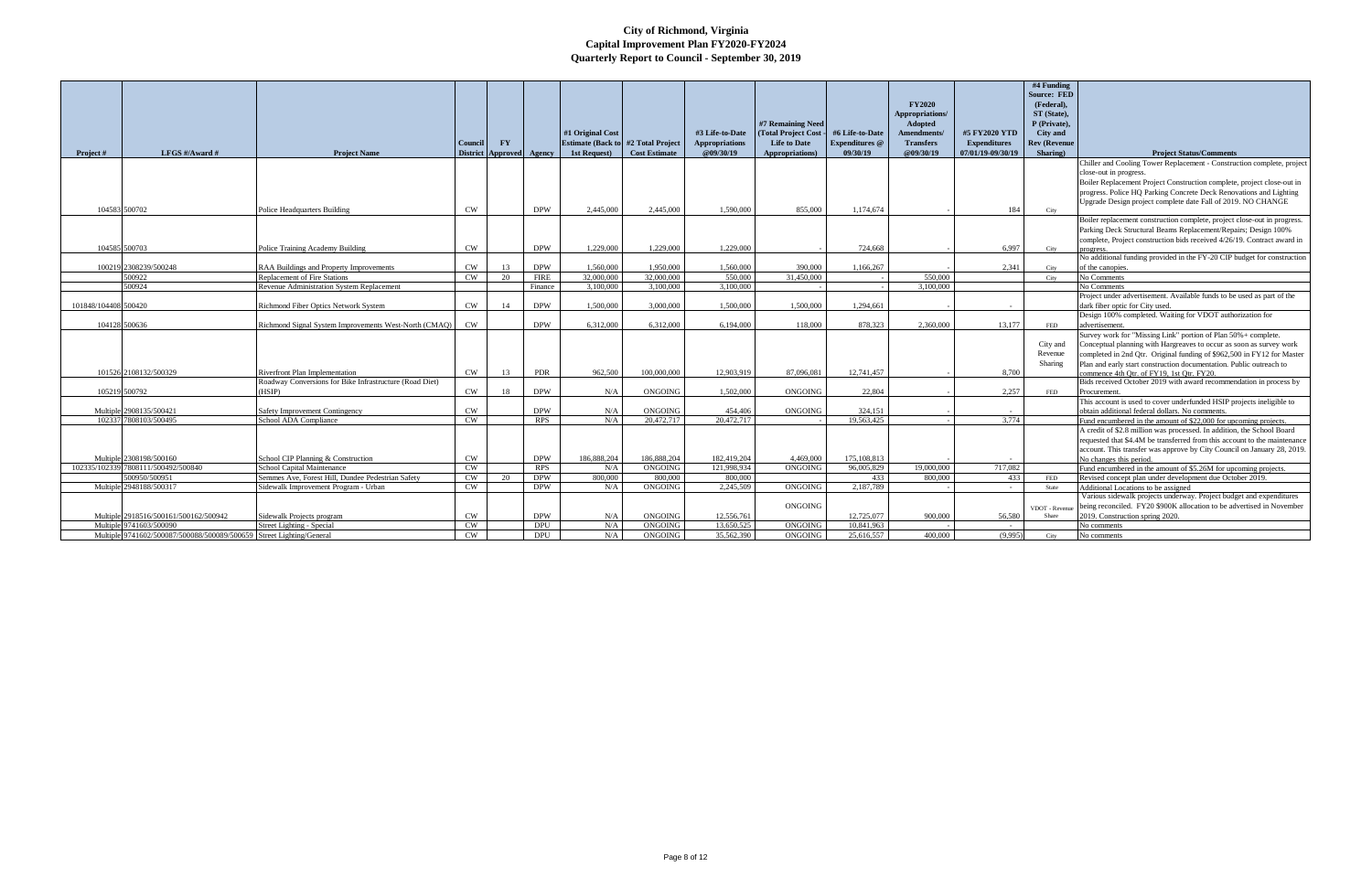|                 |                                  |                                                                                                  |                 |                        |                          | #1 Original Cost                           |                        | #3 Life-to-Date       | #7 Remaining Need<br>(Total Project Cost | #6 Life-to-Date       | <b>FY2020</b><br>Appropriations/<br>Adopted<br>Amendments/ | #5 FY2020 YTD       | #4 Funding<br>Source: FED<br>(Federal),<br>ST (State),<br>P (Private),<br><b>City</b> and |                                                                                                                                                       |
|-----------------|----------------------------------|--------------------------------------------------------------------------------------------------|-----------------|------------------------|--------------------------|--------------------------------------------|------------------------|-----------------------|------------------------------------------|-----------------------|------------------------------------------------------------|---------------------|-------------------------------------------------------------------------------------------|-------------------------------------------------------------------------------------------------------------------------------------------------------|
|                 |                                  |                                                                                                  | Council         | $\mathbf{F}\mathbf{Y}$ |                          | <b>Estimate (Back to #2 Total Project)</b> |                        | <b>Appropriations</b> | <b>Life to Date</b>                      | <b>Expenditures</b> @ | <b>Transfers</b>                                           | <b>Expenditures</b> | <b>Rev (Revenue</b>                                                                       |                                                                                                                                                       |
| Project #       | LFGS #/Award #                   | <b>Project Name</b>                                                                              | <b>District</b> | Approved Agency        |                          | 1st Request)                               | <b>Cost Estimate</b>   | @09/30/19             | Appropriations)                          | 09/30/19              | @09/30/19                                                  | 07/01/19-09/30/19   | Sharing)                                                                                  | <b>Project Status/Comments</b><br>The LED pilot project is in its testing and evaluation phase; five of the                                           |
|                 |                                  |                                                                                                  |                 |                        |                          |                                            |                        |                       |                                          |                       |                                                            |                     |                                                                                           | six evaluation areas have been installed with one area remaining to be                                                                                |
|                 |                                  |                                                                                                  |                 |                        |                          |                                            |                        |                       |                                          |                       |                                                            |                     |                                                                                           | installed tentatively by the end of June 2018; Evaluation and testing will                                                                            |
|                 |                                  |                                                                                                  |                 |                        |                          |                                            |                        |                       |                                          |                       |                                                            |                     |                                                                                           | last for several months during which time citizens and various group<br>feedback will be analyzed and considered for selection of final hardware,     |
|                 |                                  |                                                                                                  |                 |                        |                          |                                            |                        |                       |                                          |                       |                                                            |                     |                                                                                           | its application, electric grid adaptation configuration and installation                                                                              |
|                 |                                  |                                                                                                  |                 |                        |                          |                                            |                        |                       |                                          |                       |                                                            |                     |                                                                                           | phasing. Citizen feedback information has been collected from various<br>parties having seen and commented on the areas that have the LEDs            |
|                 |                                  |                                                                                                  |                 |                        |                          |                                            |                        |                       |                                          |                       |                                                            |                     |                                                                                           | installed. The pilot phase is being funded via prior O&M funds that were                                                                              |
|                 |                                  |                                                                                                  |                 |                        |                          |                                            |                        |                       |                                          |                       |                                                            |                     |                                                                                           | allocated for LED technology testing and evaluation. The consultant is in                                                                             |
|                 |                                  |                                                                                                  |                 |                        |                          |                                            |                        |                       |                                          |                       |                                                            |                     |                                                                                           | the process of completing the LED light pilot study report with it's<br>findings The study of the electrical characteristics of the electric          |
|                 |                                  |                                                                                                  |                 |                        |                          |                                            |                        |                       |                                          |                       |                                                            |                     |                                                                                           | distribution gird impacts related to the use of LED technology has been                                                                               |
|                 |                                  |                                                                                                  |                 |                        |                          |                                            |                        |                       |                                          |                       |                                                            |                     |                                                                                           | completed and those findings will be included in the final report. A                                                                                  |
|                 |                                  |                                                                                                  |                 |                        |                          |                                            |                        |                       | ONGOING                                  |                       |                                                            |                     |                                                                                           | refresh of the most update LED lighting components and recommended<br>vendors suppliers will also be provided with the final report. Tentative        |
|                 |                                  |                                                                                                  |                 |                        |                          |                                            |                        |                       |                                          |                       |                                                            |                     |                                                                                           | time-line for the report is end of first quarter 2019. LED fixtures and                                                                               |
|                 |                                  |                                                                                                  |                 |                        |                          |                                            |                        |                       |                                          |                       |                                                            |                     |                                                                                           | photometric ranges have been selected for replacement of the current<br>HPFS standard cobrahead fixture. The Electric Utility is currently in the     |
|                 |                                  |                                                                                                  |                 |                        |                          |                                            |                        |                       |                                          |                       |                                                            |                     |                                                                                           | process of doing a small purchase based on the new LED specification to                                                                               |
|                 |                                  |                                                                                                  |                 |                        |                          |                                            |                        |                       |                                          |                       |                                                            |                     |                                                                                           | began rolling out LED lighting in selected power specific areas. The<br>Electric Utility is currently awaiting the delivery of the first round of LED |
|                 |                                  |                                                                                                  |                 |                        |                          |                                            |                        |                       |                                          |                       |                                                            |                     |                                                                                           | fixtures that have been ordered. Once fixtures have been delivered the                                                                                |
|                 |                                  |                                                                                                  |                 |                        |                          |                                            |                        |                       |                                          |                       |                                                            |                     |                                                                                           | Utility will began roll out as indicated in prior status report. As of this                                                                           |
|                 |                                  |                                                                                                  |                 |                        |                          |                                            |                        |                       |                                          |                       |                                                            |                     |                                                                                           | report, July 30th 2019. The Electric Utility has received 160 fixture of<br>which 150 have been installed. The Utility is currently ordering another  |
|                 |                                  |                                                                                                  |                 |                        |                          |                                            |                        |                       |                                          |                       |                                                            |                     |                                                                                           | 130 to 150 fixtures to be installed in the next phase of power sensitive                                                                              |
|                 |                                  |                                                                                                  |                 |                        |                          |                                            |                        |                       |                                          |                       |                                                            |                     |                                                                                           | area replacements and monitoring it's impact on respective circuits and<br>substation systems. This phase is estimated to be complete by the end of   |
|                 | 500884                           | Street Lighting - LED Conversion                                                                 | <b>CW</b>       | 18                     | <b>DPU</b>               | N/A                                        | ONGOING                | 2,420,203             |                                          | 23,870                | 500,000                                                    | 23,870              |                                                                                           | 2019 calendar year.                                                                                                                                   |
|                 |                                  |                                                                                                  |                 |                        |                          |                                            |                        |                       |                                          |                       |                                                            |                     |                                                                                           | Completed emergency repairs on Huguenot Rd Bridge, Commerce Rd                                                                                        |
|                 |                                  |                                                                                                  |                 |                        |                          |                                            |                        |                       | ONGOING                                  |                       |                                                            |                     |                                                                                           | bridge, and Chimborazo Wall. Progress payments being processed. This<br>program contains several adopted Council amendment projects. No               |
|                 | Multiple 2918128C/500290         | Streets, Sidewalks, Alley Extensions and Improvements Progra CW                                  |                 |                        |                          |                                            | <b>ONGOING</b>         | 25, 137, 174          |                                          | 22,718,546            | 300,000                                                    | 146,658             | City                                                                                      |                                                                                                                                                       |
|                 |                                  |                                                                                                  |                 |                        |                          |                                            |                        |                       | ONGOING                                  |                       |                                                            |                     |                                                                                           | Preparing a RFP for improvements to Blackwell, Woodville and<br>Randolph Pools. The RFP will also include additional aquatic                          |
|                 | 100492 1308180C/500202           | <b>Swimming Pools Projects</b>                                                                   | CW              |                        | PRCF                     | N/A                                        | <b>ONGOING</b>         | 6,867,300             |                                          | 5,318,635             | 250,000                                                    | 1,200               | City                                                                                      | improvements at other sites (TBD).                                                                                                                    |
|                 | 500941/500961<br>500943/500967   | Systematic Pedestrian Safety Improvements Phase III<br>Systemic Sight Distance Improvements HSIP | <b>CW</b><br>CW | 20<br>20               | <b>DPW</b><br><b>DPW</b> | 1,540,000<br>1,419,000                     | 1,540,000<br>1,419,000 | 1,540,000<br>154,000  |                                          | 29,196                | 1,540,000<br>154,000                                       | 29,196              | <b>FED</b><br><b>FED</b>                                                                  | Design underway.<br>Scoping is underway.                                                                                                              |
|                 |                                  |                                                                                                  |                 |                        |                          |                                            |                        |                       |                                          |                       |                                                            |                     |                                                                                           | Updated 10/30/2019 - Addison St @ Cary St "New" Traffic Signal -                                                                                      |
|                 |                                  |                                                                                                  |                 |                        |                          |                                            |                        |                       |                                          |                       |                                                            |                     |                                                                                           | Construction completed, Grove Ave @ Libbie Ave Under Construction                                                                                     |
|                 |                                  |                                                                                                  |                 |                        |                          |                                            |                        |                       | ONGOING                                  |                       |                                                            |                     |                                                                                           | 25% completed, Broad St @ Hamilton St - Design 100% completed &                                                                                       |
|                 |                                  |                                                                                                  |                 |                        |                          |                                            |                        |                       |                                          |                       |                                                            |                     |                                                                                           | Broad St @ Staples Mill Rd Signal Upgrades Design 90% completed,<br>Grove Ave @ Maple Ave - Under Construction 25% completed. Please                  |
| Multiple 500229 | 2908122C/500289/500358/500489/   | <b>Traffic Control Installations</b>                                                             | CW              |                        | <b>DPW</b>               | N/A                                        | ONGOING                | 9.081.899             |                                          | 8,358,006             | 200,000                                                    | 200,045             | Share                                                                                     | VDOT - Revenue Note: CIP program Lifetime Appropriation to be verified and reconciled.                                                                |
|                 |                                  |                                                                                                  |                 |                        |                          |                                            |                        |                       |                                          |                       |                                                            |                     |                                                                                           |                                                                                                                                                       |
|                 |                                  |                                                                                                  |                 |                        |                          |                                            |                        |                       |                                          |                       |                                                            |                     |                                                                                           | Updated 10/30/2019 - (8) locations identified for traffic signal pole                                                                                 |
|                 |                                  |                                                                                                  |                 |                        |                          |                                            |                        |                       |                                          |                       |                                                            |                     |                                                                                           | replacements (Grove Ave @ Libbie, 3rd St @ Jackson St, Bellevue Ave<br>@ Hermitage Rd, Commerce Rd @ Bellevue Ave & Patterson Ave @                   |
|                 |                                  |                                                                                                  |                 |                        |                          |                                            |                        |                       |                                          |                       |                                                            |                     |                                                                                           | Willow Lawn Dr., 25th St @ Main St, 5th St @ Canal St & 16 St @                                                                                       |
|                 |                                  |                                                                                                  |                 |                        |                          |                                            |                        |                       | <b>ONGOING</b>                           |                       |                                                            |                     |                                                                                           | Maury St) Construction completed. #6 Life-to-Date Expenditures @                                                                                      |
|                 |                                  |                                                                                                  |                 |                        |                          |                                            |                        |                       |                                          |                       |                                                            |                     |                                                                                           | 09/30/19 (Column I) beginning balance does not reflect last quarter<br>expenditures of \$2,224,674.41. #5 FY2020 YTD Expenditures 07/01/19-           |
|                 |                                  |                                                                                                  |                 |                        |                          |                                            |                        |                       |                                          |                       |                                                            |                     |                                                                                           | 09/30/19 (Column M) Expenditure is \$88,306.80. CIP program Lifetime                                                                                  |
|                 |                                  |                                                                                                  |                 |                        |                          |                                            |                        |                       |                                          |                       |                                                            |                     |                                                                                           | Appropriation to be verified and reconciled. Remaining funds available<br>will be allocated for traffic signal projects.                              |
|                 | Multiple 2948190/500347 / 500301 | Traffic Control Modernization - Urban                                                            | CW              |                        | <b>DPW</b>               | N/A                                        | ONGOING                | 3,100,000             |                                          | 2,040,443             |                                                            |                     | State/Federal                                                                             |                                                                                                                                                       |
|                 | 500944/500962                    | Traffic Signal Visibility Improvement HSIP                                                       | <b>CW</b>       | 20                     | <b>DPW</b>               | ONGOING                                    | ONGOING                | 235,000               |                                          |                       | 235,000                                                    |                     |                                                                                           | Design is underway.<br>Coordinating with GRTC to determine priority before moving into design                                                         |
|                 | 500945                           | Transit Stop Access and Sidewalk Improvement                                                     | <b>CW</b>       | 20                     | <b>DPW</b>               | 960,000                                    | 960,000                | 366,000               |                                          |                       | 366,000                                                    |                     |                                                                                           | phase.                                                                                                                                                |
|                 |                                  |                                                                                                  |                 |                        |                          |                                            |                        |                       |                                          |                       |                                                            |                     |                                                                                           |                                                                                                                                                       |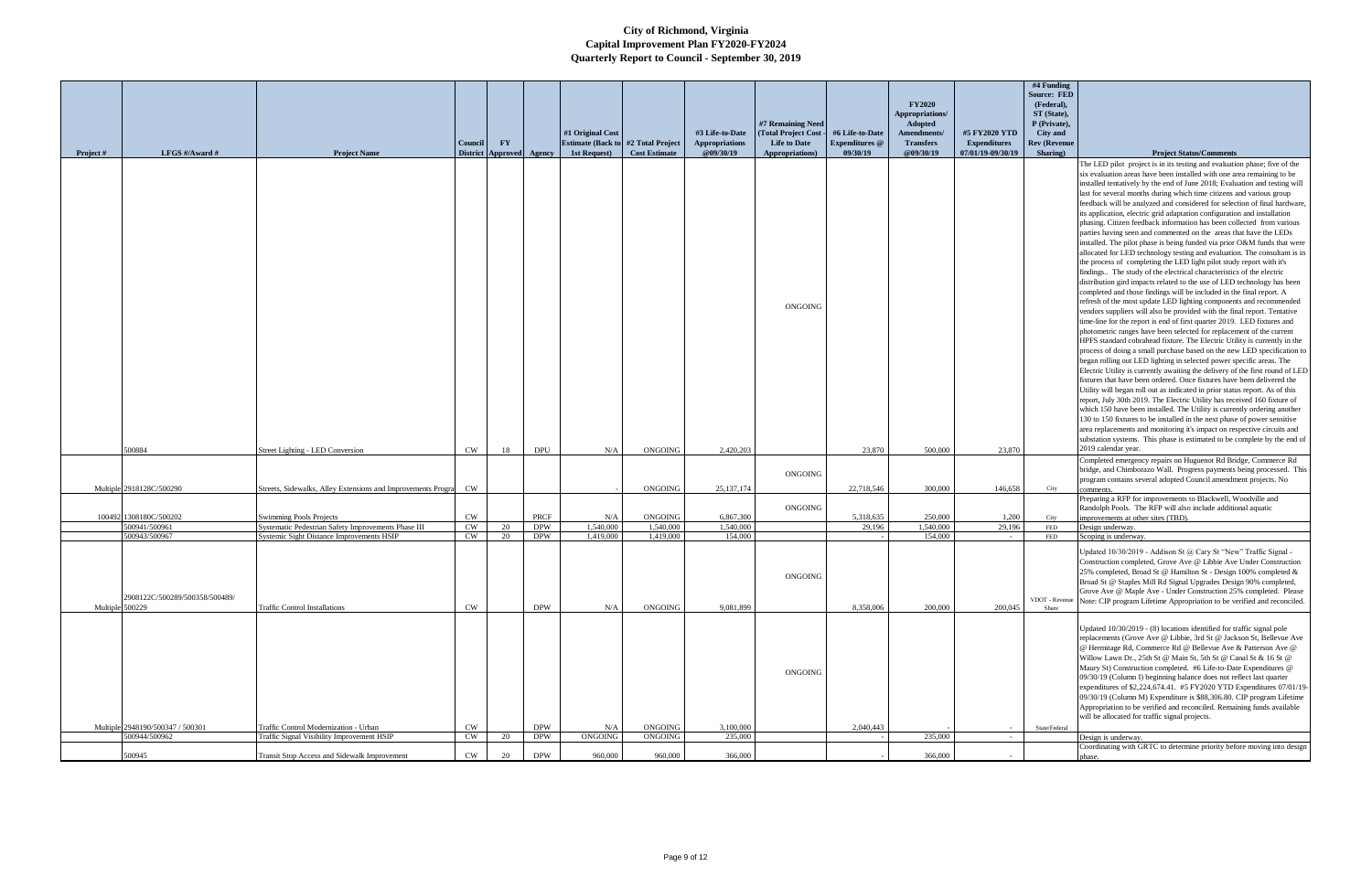|           |                                     |                                                                          |                                    |                                                    |                          | #1 Original Cost                                           |                        | #3 Life-to-Date                    | #7 Remaining Need<br>(Total Project Cost-      | #6 Life-to-Date                   | <b>FY2020</b><br>Appropriations/<br><b>Adopted</b><br>Amendments/ | #5 FY2020 YTD                            | #4 Funding<br><b>Source: FED</b><br>(Federal),<br>ST (State),<br>P (Private),<br>City and |                                                                                                                                                                                                                                                                                                                                                                                                                                                                                                                                                                                                                                                                                                                                                                                                  |
|-----------|-------------------------------------|--------------------------------------------------------------------------|------------------------------------|----------------------------------------------------|--------------------------|------------------------------------------------------------|------------------------|------------------------------------|------------------------------------------------|-----------------------------------|-------------------------------------------------------------------|------------------------------------------|-------------------------------------------------------------------------------------------|--------------------------------------------------------------------------------------------------------------------------------------------------------------------------------------------------------------------------------------------------------------------------------------------------------------------------------------------------------------------------------------------------------------------------------------------------------------------------------------------------------------------------------------------------------------------------------------------------------------------------------------------------------------------------------------------------------------------------------------------------------------------------------------------------|
| Project # | LFGS #/Award #                      | <b>Project Name</b>                                                      | Council                            | $\mathbf{F}\mathbf{Y}$<br>District Approved Agency |                          | <b>Estimate (Back to #2 Total Project)</b><br>1st Request) | <b>Cost Estimate</b>   | <b>Appropriations</b><br>@09/30/19 | <b>Life to Date</b><br><b>Appropriations</b> ) | <b>Expenditures</b> @<br>09/30/19 | <b>Transfers</b><br><b>@09/30/19</b>                              | <b>Expenditures</b><br>07/01/19-09/30/19 | <b>Rev (Revenue</b><br>Sharing)                                                           | <b>Project Status/Comments</b>                                                                                                                                                                                                                                                                                                                                                                                                                                                                                                                                                                                                                                                                                                                                                                   |
|           | Multiple 2918515/500286/500946      | <b>Transportation Projects</b>                                           | <b>CW</b>                          |                                                    | <b>DPW</b>               | N/A                                                        | ONGOING                | 73,965,030                         | ONGOING                                        | 61,809,035                        | 15,000,000                                                        | 967,080                                  | City                                                                                      | 2020 Slurry program has started and will be finished in Spring to early<br>Summer 2020. The 2020 mill and overlay paving program has started and<br>will rum till late summer To maintain the City streets to a level of<br>acceptance of a Pavement Condition Index (PCI) of 80 the City would<br>have to allocate \$21,500,000 dollars per year and that is based on 2019<br>rates for paving. This does not include any inflation for the following<br>years. Project budget and expenditures being reconciled.<br>This project allows for the purchase of replacement vehicles and                                                                                                                                                                                                           |
|           |                                     |                                                                          |                                    |                                                    |                          |                                                            |                        |                                    |                                                |                                   |                                                                   |                                          |                                                                                           | equipment used to provide services throughout the City. As of January 1,<br>2019, the total budget amount appropriated to DPW of \$3,457,600 for<br>FY19 has been spent. Of the 75 vehicles and pieces of equipment<br>ordered, two (2) vehicles are still on order and are expected to arrive by<br>9/2019, to include (1) new pavement marking truck and (1) new fire<br>truck.                                                                                                                                                                                                                                                                                                                                                                                                                |
|           | 100801 0293102/500136/500164/500557 | Vehicle Replacement Program (Fleet)                                      | CW.<br>Citywide Projects Subtotal: | 12                                                 | <b>DPW</b>               | N/A<br>632,808,223                                         | ONGOING<br>514,855,057 | 40,353,279<br>994,697,175          | <b>ONGOING</b><br>138, 335, 708                | 33,058,086<br>699,631,846         | 5,191,067<br>63,379,392                                           | 1,065,011<br>14,369,872                  | City                                                                                      |                                                                                                                                                                                                                                                                                                                                                                                                                                                                                                                                                                                                                                                                                                                                                                                                  |
|           |                                     |                                                                          |                                    |                                                    |                          |                                                            |                        |                                    |                                                |                                   |                                                                   |                                          |                                                                                           |                                                                                                                                                                                                                                                                                                                                                                                                                                                                                                                                                                                                                                                                                                                                                                                                  |
|           |                                     | Capital Improvement Plan Sub-Total:                                      |                                    |                                                    |                          |                                                            |                        | 1,296,037,245                      | 473,063,537                                    | 876,454,070                       | 88,741,957                                                        | 16,650,329                               |                                                                                           |                                                                                                                                                                                                                                                                                                                                                                                                                                                                                                                                                                                                                                                                                                                                                                                                  |
|           | 1402                                | <b>Gas Utility New Business</b>                                          | CW                                 |                                                    | <b>DPU</b>               |                                                            |                        | 320,955,207                        |                                                | 251,602,927                       | 8,273,000                                                         | 2,155,427                                |                                                                                           |                                                                                                                                                                                                                                                                                                                                                                                                                                                                                                                                                                                                                                                                                                                                                                                                  |
|           | 1403<br>1502                        | Gas Utility System Replacement<br>Water Distribution System Improvements | CW<br>CW                           |                                                    | <b>DPU</b><br><b>DPU</b> |                                                            |                        | 434,248,319<br>257,047,907         |                                                | 348,726,151<br>184,962,731        | 25,162,000<br>17,444,000                                          | 4,924,687<br>1,357,693                   |                                                                                           |                                                                                                                                                                                                                                                                                                                                                                                                                                                                                                                                                                                                                                                                                                                                                                                                  |
|           | 1503                                | Water Transmission Main Improvements                                     | CW                                 |                                                    | <b>DPU</b>               |                                                            |                        | 131,463,169                        |                                                | 53,287,403                        | 2,522,000                                                         | (113,810)                                |                                                                                           |                                                                                                                                                                                                                                                                                                                                                                                                                                                                                                                                                                                                                                                                                                                                                                                                  |
|           | 1590                                | Water Plant and Pumping Improvements                                     | <b>CW</b>                          |                                                    | <b>DPU</b>               |                                                            |                        | 390,281,175                        |                                                | 225,952,545                       | 10,590,000                                                        | (724, 765)                               |                                                                                           |                                                                                                                                                                                                                                                                                                                                                                                                                                                                                                                                                                                                                                                                                                                                                                                                  |
|           | 1940<br>1701                        | <b>Stormwater Facilities Improvements</b><br><b>Wastewater Treatment</b> | CW<br>CW                           |                                                    | <b>DPU</b><br>DPU        |                                                            |                        | 85,210,665<br>228,310,999          |                                                | 43,655,769<br>163, 155, 126       | 15,006,000<br>3,984,000                                           | 715,123<br>206,006                       |                                                                                           |                                                                                                                                                                                                                                                                                                                                                                                                                                                                                                                                                                                                                                                                                                                                                                                                  |
|           | 1780                                | City Floodwall                                                           | 6                                  |                                                    | DPU                      |                                                            |                        | 2,216,000                          |                                                |                                   |                                                                   |                                          |                                                                                           |                                                                                                                                                                                                                                                                                                                                                                                                                                                                                                                                                                                                                                                                                                                                                                                                  |
|           | 1760                                | Wastewater Sanitary Sewer Upgrades                                       | CW                                 |                                                    | <b>DPU</b>               |                                                            |                        | 403,141,574                        |                                                | 271,110,286                       | 39,465,000                                                        | 1,265,651                                |                                                                                           |                                                                                                                                                                                                                                                                                                                                                                                                                                                                                                                                                                                                                                                                                                                                                                                                  |
|           | 1750                                | Vastewater Combined Sewer Overflow                                       | <b>CW</b>                          |                                                    | DPU                      |                                                            |                        | 266,625,760                        |                                                | 212,012,090                       | 2,323,000                                                         | (294, 912)                               |                                                                                           |                                                                                                                                                                                                                                                                                                                                                                                                                                                                                                                                                                                                                                                                                                                                                                                                  |
|           |                                     |                                                                          | Public Utilities Total:            |                                                    |                          |                                                            |                        | 2,519,500,775                      |                                                | 1,754,465,027                     | 124,769,000                                                       | 9,491,101                                |                                                                                           |                                                                                                                                                                                                                                                                                                                                                                                                                                                                                                                                                                                                                                                                                                                                                                                                  |
|           |                                     |                                                                          |                                    | Capital Improvement Plan Total:                    |                          |                                                            |                        | 3,815,538,020                      |                                                | 2,630,919,097                     | 213,510,957                                                       | 26, 141, 429                             |                                                                                           |                                                                                                                                                                                                                                                                                                                                                                                                                                                                                                                                                                                                                                                                                                                                                                                                  |
|           |                                     | STORMWATER PROJECT DETAIL                                                |                                    |                                                    |                          |                                                            |                        |                                    |                                                |                                   |                                                                   |                                          |                                                                                           | Awaiting DPS to post the project advertisement.<br>Application for IFB forwarded to Procurement for advertisement on<br>October 29, 2018.<br>All easements have been received and have all been recorded.<br>Application has been submitted to Dominion Energy to reset conflicting<br>poles<br>Ten of eleven easements have been signed and recorded. Design is at<br>90%. Anticipate bid advertisement in June 2018.<br>60% design review comments returned to Engineer. 90% design is                                                                                                                                                                                                                                                                                                         |
|           | 1940/500084                         | Rattlesnake Creek Drainage Improvements                                  | Fourth District Total:             |                                                    | DPU                      |                                                            |                        | 774,763<br>774,763                 |                                                | 162,652<br>162,652                |                                                                   | <b>Service</b>                           |                                                                                           | underway. Coordinating with Dominion Power to relocate several power<br>poles.<br>Nine of eleven easements have been obtained.<br>This project has been converted to a stream restoration project. Obtaining<br>Easements from residents. Design is 65% complete.<br>Maintenance continues to keep culvert clean; project on hold pending<br>$Q_{\rm rad}$ 2016 216                                                                                                                                                                                                                                                                                                                                                                                                                              |
|           |                                     |                                                                          |                                    |                                                    |                          |                                                            |                        |                                    |                                                |                                   |                                                                   |                                          |                                                                                           | <b>Contract awarded to Messer Contracting Co. Preconstruction</b>                                                                                                                                                                                                                                                                                                                                                                                                                                                                                                                                                                                                                                                                                                                                |
|           | 2938160                             | Cherry Gardens Drainage Improvements                                     |                                    | 09                                                 | <b>DPU</b>               |                                                            |                        | 1.453.760                          |                                                | 590.135                           |                                                                   | 24.480                                   |                                                                                           | meeting held 3/25/19. NTP Date: 3/28/19.<br>Contract executed. Contract awarded to Messer Construction Co.<br>This project will go to construction as the second out of the three projects<br>advertised together under this contract.<br>Project has been advertised, bids received, and recommendation to award<br>submitted to Procurement. Awaiting execution of contract to start project<br>construction.<br>Phase II: Project has been grouped with two other projects and submitted<br>to Procurement for advertisement. Anticipate construction start this<br>summer. Phase I: Project is complete. Procurement has set a Bid Date<br>meeting, but the project has not yet been posted to the website. If the<br>project posts this week, anticipate construction to begin in late fall |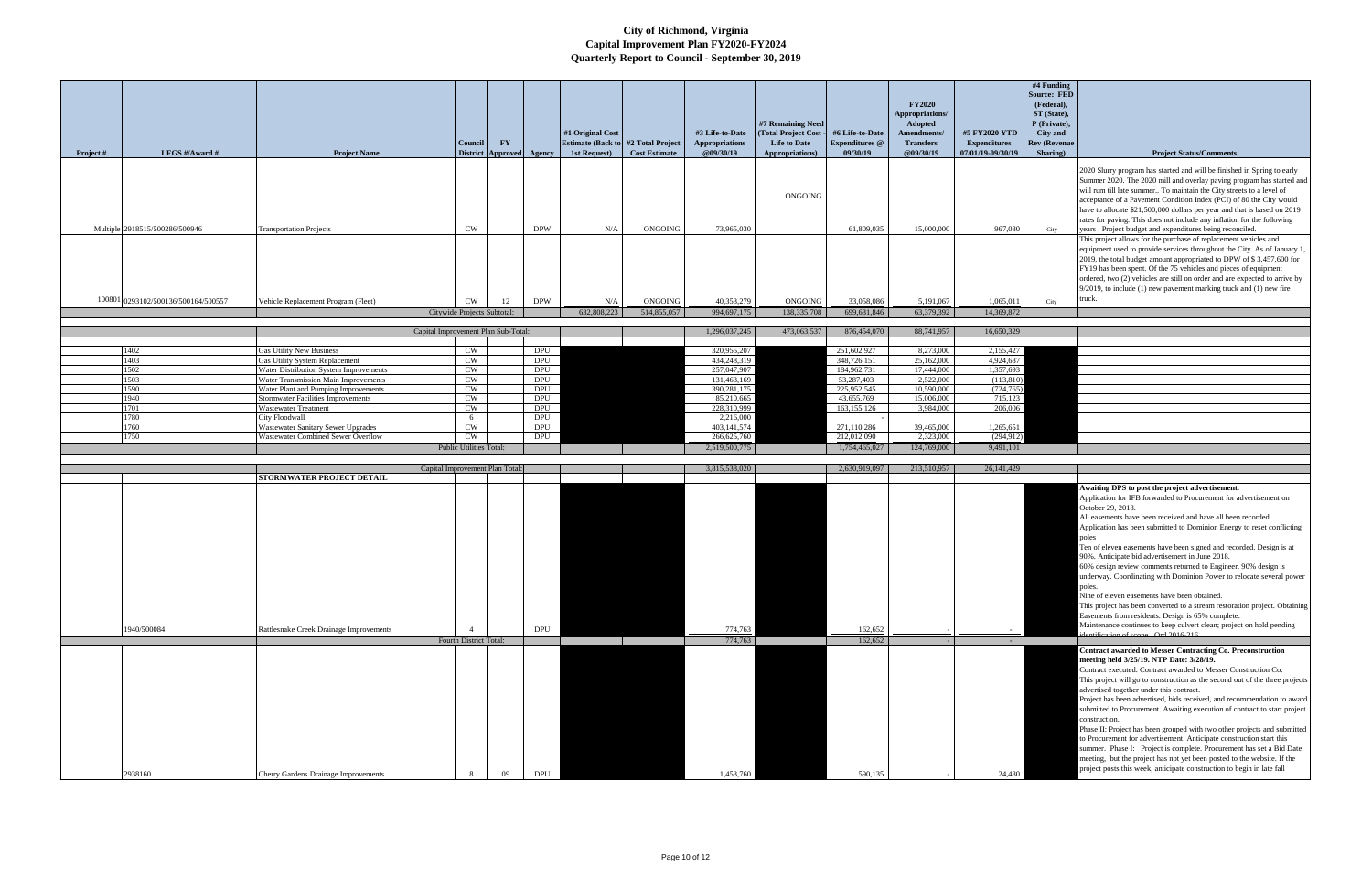|           |                |                                                           |                               |                        |                          |                                            |                      |                       |                       |                       |                    |                     | #4 Funding          |                                                                            |
|-----------|----------------|-----------------------------------------------------------|-------------------------------|------------------------|--------------------------|--------------------------------------------|----------------------|-----------------------|-----------------------|-----------------------|--------------------|---------------------|---------------------|----------------------------------------------------------------------------|
|           |                |                                                           |                               |                        |                          |                                            |                      |                       |                       |                       |                    |                     | <b>Source: FED</b>  |                                                                            |
|           |                |                                                           |                               |                        |                          |                                            |                      |                       |                       |                       | <b>FY2020</b>      |                     | (Federal).          |                                                                            |
|           |                |                                                           |                               |                        |                          |                                            |                      |                       |                       |                       | Appropriations/    |                     | ST (State),         |                                                                            |
|           |                |                                                           |                               |                        |                          |                                            |                      |                       | #7 Remaining Need     |                       | Adopted            |                     | P (Private),        |                                                                            |
|           |                |                                                           |                               |                        |                          | #1 Original Cost                           |                      | #3 Life-to-Date       | (Total Project Cost - | #6 Life-to-Date       | <b>Amendments/</b> | #5 FY2020 YTD       | City and            |                                                                            |
|           |                |                                                           | Council                       | $\mathbf{F}\mathbf{Y}$ |                          | <b>Estimate (Back to #2 Total Project)</b> |                      | <b>Appropriations</b> | <b>Life to Date</b>   | <b>Expenditures</b> @ | <b>Transfers</b>   | <b>Expenditures</b> | <b>Rev</b> (Revenue |                                                                            |
| Project # | LFGS #/Award # | <b>Project Name</b>                                       |                               |                        | District Approved Agency | 1st Request)                               | <b>Cost Estimate</b> | @09/30/19             | Appropriations)       | 09/30/19              | @09/30/19          | 07/01/19-09/30/19   | Sharing)            | <b>Project Status/Comments</b>                                             |
|           |                |                                                           |                               |                        |                          |                                            |                      |                       |                       |                       |                    |                     |                     | Project Complete. Awaiting final payment to contractor.                    |
|           |                |                                                           |                               |                        |                          |                                            |                      |                       |                       |                       |                    |                     |                     | Assigned to Possie B. Chenault.                                            |
|           |                |                                                           |                               |                        |                          |                                            |                      |                       |                       |                       |                    |                     |                     | Project is being assigned to annual contractor for construction start      |
|           |                |                                                           |                               |                        |                          |                                            |                      |                       |                       |                       |                    |                     |                     | December 2017. This project is receiving 50% VDOT Cost Share Funds.        |
|           |                |                                                           |                               |                        |                          |                                            |                      |                       |                       |                       |                    |                     |                     | Construction is complete. Awaiting final invoice to close out the project. |
|           | 1940           | Woodstock (Jarvis Road) Drainage Improvements             |                               |                        | <b>DPU</b>               |                                            |                      | 1,323,000             |                       | 49,178                |                    |                     |                     |                                                                            |
|           |                |                                                           | <b>Eighth District Total:</b> |                        |                          |                                            |                      | 2,776,760             |                       | 639,313               |                    | 24,480              |                     |                                                                            |
|           |                |                                                           |                               |                        |                          |                                            |                      |                       |                       |                       |                    |                     |                     | Contractor working on final punchlist items. City to pave after            |
|           |                |                                                           |                               |                        |                          |                                            |                      |                       |                       |                       |                    |                     |                     | project is complete.                                                       |
|           |                |                                                           |                               |                        |                          |                                            |                      |                       |                       |                       |                    |                     |                     | Project is under construction. Awarded to Godsey and Sons.                 |
|           |                |                                                           |                               |                        |                          |                                            |                      |                       |                       |                       |                    |                     |                     | NTP: August 1, 2018. Anticipated completion date: Mar 2019.                |
|           |                |                                                           |                               |                        |                          |                                            |                      |                       |                       |                       |                    |                     |                     | All bid recommendation documents have been submitted to DPS.               |
|           |                |                                                           |                               |                        |                          |                                            |                      |                       |                       |                       |                    |                     |                     | Awaiting contract execution.                                               |
|           |                |                                                           |                               |                        |                          |                                            |                      |                       |                       |                       |                    |                     |                     | Bids received 12/20/17 and are under review. Construction anticipated to   |
|           |                |                                                           |                               |                        |                          |                                            |                      |                       |                       |                       |                    |                     |                     | begin in March 2018.                                                       |
|           |                |                                                           |                               |                        |                          |                                            |                      |                       |                       |                       |                    |                     |                     | Projects are being advertised for RFO. Submitted to Procurement 8/3/17.    |
|           |                |                                                           |                               |                        |                          |                                            |                      |                       |                       |                       |                    |                     |                     | Engineer received NTP: March 2017. Phases will be advertised together.     |
|           |                |                                                           |                               |                        |                          |                                            |                      |                       |                       |                       |                    |                     |                     | Project assigned to Annual Engineering Firm, RK&K. Schedule will be        |
|           |                |                                                           |                               |                        |                          |                                            |                      |                       |                       |                       |                    |                     |                     | provided with submittal of proposal.                                       |
|           |                |                                                           |                               |                        |                          |                                            |                      |                       |                       |                       |                    |                     |                     | Assignment will go to an engineering consultant for design completion.     |
|           |                |                                                           |                               |                        |                          |                                            |                      |                       |                       |                       |                    |                     |                     | Awaiting executed stormwater consulting contracts.                         |
|           |                |                                                           |                               |                        |                          |                                            |                      |                       |                       |                       |                    |                     |                     | Project to be reassigned to another Annual Engineering Firm. Previous      |
|           |                |                                                           |                               |                        |                          |                                            |                      |                       |                       |                       |                    |                     |                     | firm did not complete project within budget parameters.                    |
|           |                |                                                           |                               |                        |                          |                                            |                      |                       |                       |                       |                    |                     |                     | Phase 1: Plans are 80% complete. Anticipate project to be advertised for   |
|           |                |                                                           |                               |                        |                          |                                            |                      |                       |                       |                       |                    |                     |                     | RFQ and IFB in early FY17 as funds become available. Council approved      |
|           |                |                                                           |                               |                        |                          |                                            |                      |                       |                       |                       |                    |                     |                     | receipt of VDOT revenue sharing funds.                                     |
|           |                |                                                           |                               |                        |                          |                                            |                      |                       |                       |                       |                    |                     |                     | Phase 2: 50% Plans. Council approved receipt of VDOT revenue sharing       |
|           |                |                                                           |                               |                        |                          |                                            |                      |                       |                       |                       |                    |                     |                     | funds. Construction has started as of July 10, 2018 with a duration of     |
|           | 1940           | Deter Road Drainage Improvements Phase I & II @ Reedy Cre |                               |                        | <b>DPU</b>               |                                            |                      | 1,429,100             |                       | 1,025,032             |                    | 1,447               |                     | 240 days to complete both phases                                           |
|           |                |                                                           | Ninth District Total:         |                        |                          |                                            |                      | 1.429,100             |                       | 1.025.032             |                    | 1,447               |                     |                                                                            |